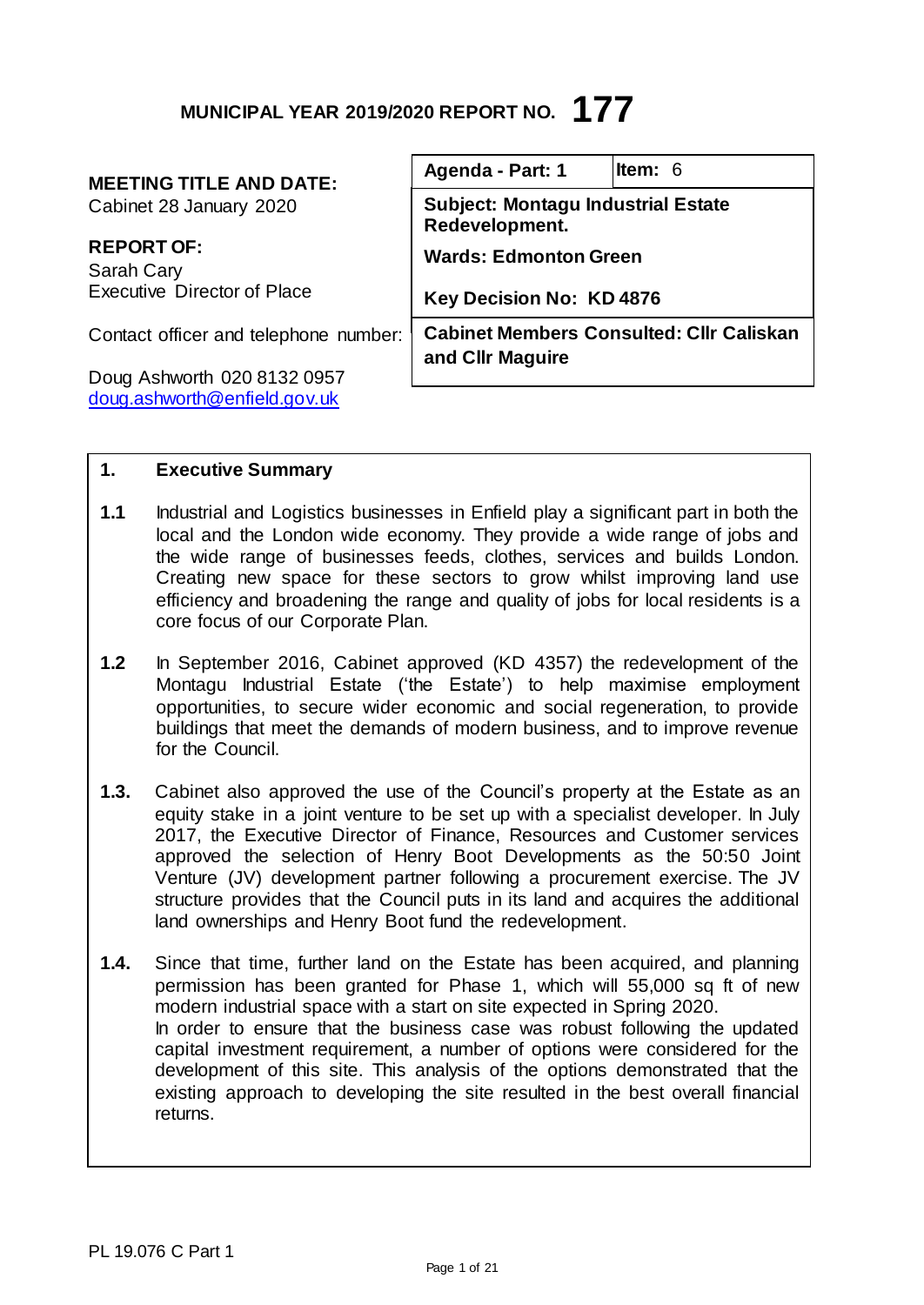- **1.5** This report requests authority to continue with the redevelopment of the Estate, with the Joint Venture investing £94M (Council contribution £47m) into Edmonton Green and Enfield's industrial heartland. The scheme will deliver a well-planned employment hub that encourages economic growth and significant additional local employment of c. 630 net increase in jobs in an area of high deprivation. It will also increase income to the Council, reversing the current decline in income associated with the outdated property.
- **1.6** This report requests an increase in capital expenditure over the previous decision KD4357 and demonstrates that the financial case for the overall scheme, as well as the Council's investment, remains strong.
- **1.7** A further Cabinet report will come forward in due course to seek specific authorisation for the making of a Compulsory Purchase Order (CPO) to enable the redevelopment.

#### **Recommendations**

That Cabinet:

- **2.1** Approves proceeding with the redevelopment of the Montagu Industrial Estate, in Joint Venture with Henry Boot Developments, as described in this report.
- **2.2** Delegates authority to the Director of Property & Economy to undertake any associated procurement (expected to be limited), and in consultation with the Director of Legal and Governance authority to agree any ancillary agreements and non-material amendments required to support the Joint Venture.
- **2.3** Notes that a subsequent cabinet report will follow to authorise the making of a Compulsory Purchase Order (CPO) to support the redevelopment.
- **2.4** Approves the Business Plan and Master Plan as detailed at Appendix 1.
- **2.5** Recommends to Council the approval for an additional £33.36 million added to the approved capital programme, to be used for land acquisition and enabling costs for all phases of development, including applicable compensation for affected interests.
- **2.6** Approve the funding of "off-site" purchases of commercial property to relocate businesses within the red line boundary where it is commercially viable to do so within the constraints of the budget;
- **2.8** Notes that following the further Cabinet report seeking authority to authorise the making of a CPO, delegated authority will be sought for the Executive Director – Place, in consultation with the Director of Law and Governance, the power to affect the making, confirming and implementation of the CPO and to take all necessary steps to give effect to the CPO in respect of the Order Land.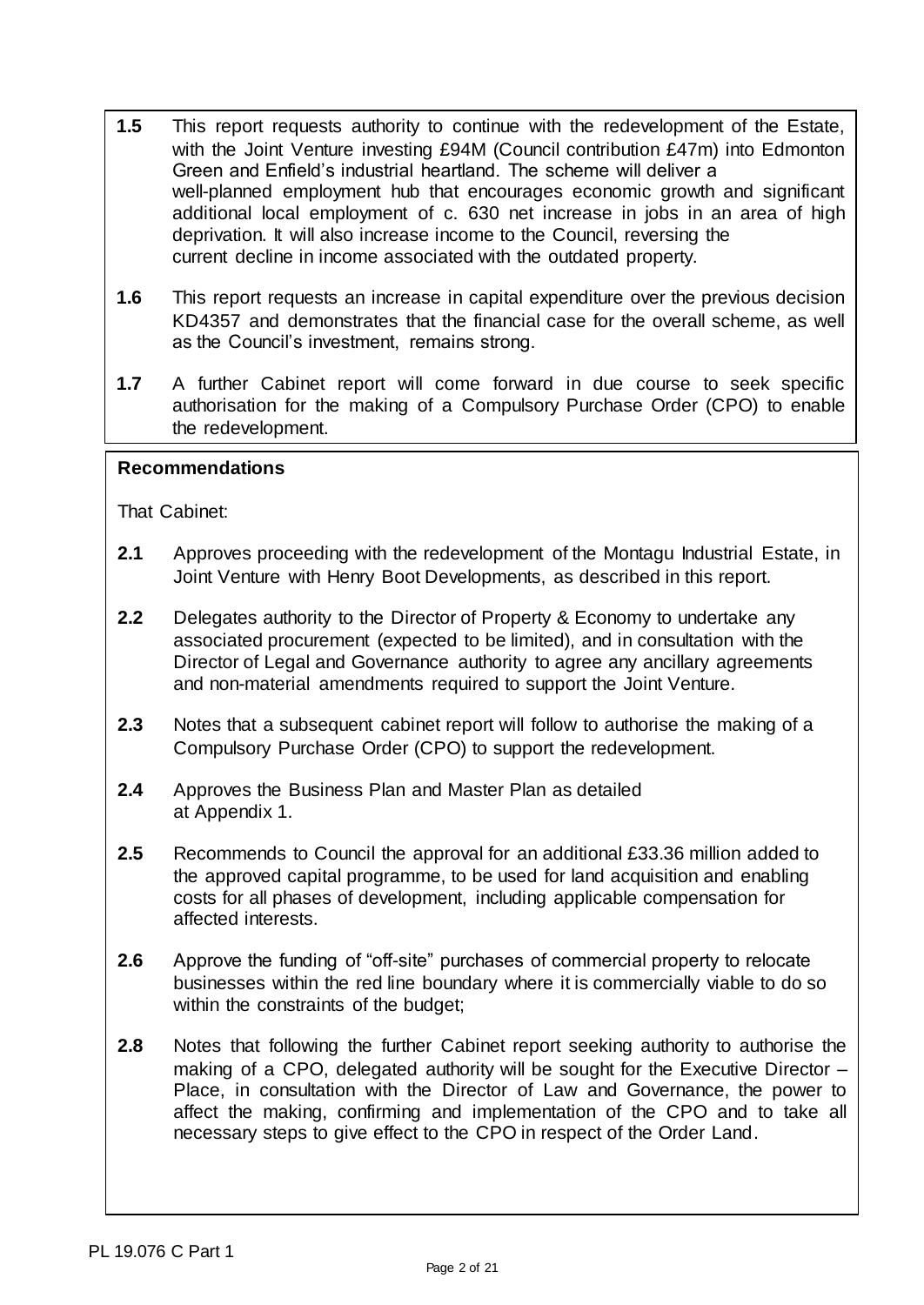## **3. BACKGROUND**

- **3.1** Industrial and Logistics businesses in Enfield play a significant part in both the local and the London wide economy. They provide a wide range of jobs and the wide range of businesses feeds, clothes, services and builds London. Creating new space for these sectors to grow whilst improving land use efficiency and broadening the range and quality of jobs for local residents will form key components in the emerging Enfield Local Plan and our Economic Development Strategy as well as the emerging London Plan.
- **3.2** The Montagu Industrial Estate ('the Estate') is located just north of the A406 in Edmonton Green Ward and is currently occupied by largely poor industrial buildings and open storage areas at low built and jobs density. The Estate is approximately 28 acres.
- **3.3** The Estate is part of an important employment use area within Greater London (the Lee Valley employment use corridor). The bulk of the Estate is designated within the London Plan as Strategic Industrial Land; with both the Local Planning Authority and GLA pointing out that its employment use needs to be safeguarded.
- **3.4** The Estate is occupied by a variety of businesses in different economic sectors, which in some instances are not complementary, and their premises are no longer fit for the economic purposes they were originally intended for. The Energy Performance Certificates (EPC) of most of the buildings will not meet current minimum standards and therefore will not be lettable when current leases end or occupiers relocate without significant investment in energy efficiency measures. Since April 2018 it has been illegal to let buildings with an EPC rating below E. These requirements will also be applied to existing leases from April 2023 and the Government is currently consulting and as advised that It expects to increase the target to a minimum B rating by 2030. Investment in the existing dated buildings to achieve these levels is not considered viable.
- **3.5** The estate suffers from congestion as the businesses have outgrown the original infrastructure and many of the buildings are in a poor state of repair. There has also been significant anti-social behaviour and illegal and unauthorised activity and this together with a number of 'bad neighbour' type uses has a negative impact on surrounding residential areas.
- **3.6** The estate no longer provides the type and quality of buildings or services that meet modern business needs and maximise employment density or offer opportunities for a wider range of jobs and skills.
- **3.7** The Council currently owns 18.3 acres, almost 66%, of the estate and this is held for investment purposes. Rental income to the Council is currently just in excess of £1m per annum but this income is at significant risk without major investment for the reasons highlighted above.
- **3.8** The proposals to regenerate the Industrial Estate are fully in line with the Council's Corporate Plan and approved Strategic Asset Management Plan (SAMP) and will align with the emerging Economic Development Strategy in terms of the Council's commitment to building the local economy through the provision of modern energy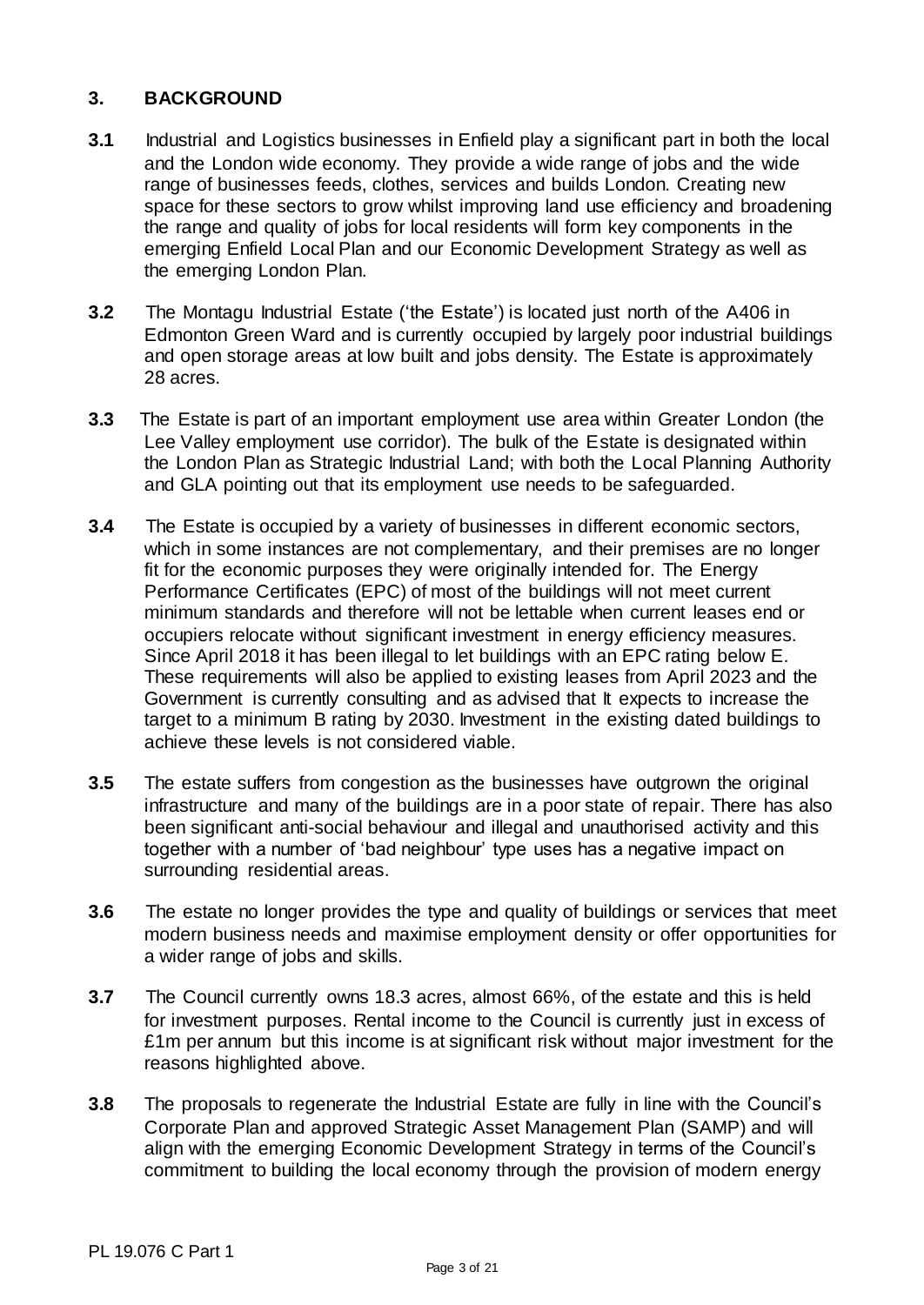efficient business space thereby providing inward investment, more quality jobs and thereby supporting the local economy.

- **3.9** The SAMP states in relation to the Council's industrial assets that:
	- *"The intention will be for the Council to demolish these 1950's buildings when vacant to enable construction of replacement modern industrial buildings which will attract a higher rent and will comply with MEES.*
	- *The strategy for both Claverings and Montagu industrial estate is to use negotiation, lease renewals and new lettings to obtain redevelopment break clauses by incentivising the tenants with rent reductions or not implemented increases to the market rent at review.*
	- *CPO & Purchase of adjoining ownership The Council may require the use of Compulsory Purchase powers to obtain vacant possession by severing leases. It may also be commercially advantageous to purchase adjoining land to Montagu …. so that the design for the redevelopment of the sites can achieve a better design and density to make the new development more desirable and obtain a better rental return."*

#### **4.0 The Redevelopment Proposal**

- **4.1** The Council have already made the decision to enter into a Joint Venture with Henry Boot Developments to redevelop the site.
- **4.2** The proposed redevelopment delivers a well-planned employment hub that encourages growth and maximises employment. This will be achieved by matching the needs of employers from both SME and corporate occupiers in terms of:
	- The specification, size and versatility of space offered;
	- The tenure structures that will be offered that support employment growth;
	- Providing the opportunity to 'trade up' and 'trade down' as businesses respond to economic conditions;
	- Encouraging the development of incubator accommodation and workspace that support start-ups and encourages cross fertilisation, agile and co-working.
- **4.3** Evidence drawn from other areas in London shows that the types of accommodation required to meet demand and maximise employment are as follows:
	- Office type space small, medium and large space users
	- Managed workspace
	- Incubator/accelerator/ co-working space
	- Studio type space
	- Creative studios
	- Industrial/warehouse space small, medium and large space users
- **4.4** Best Practice guidance indicates that the estimated number of new jobs on the estate once the development is completed will be in the order of 630 based upon existing best practice modelling.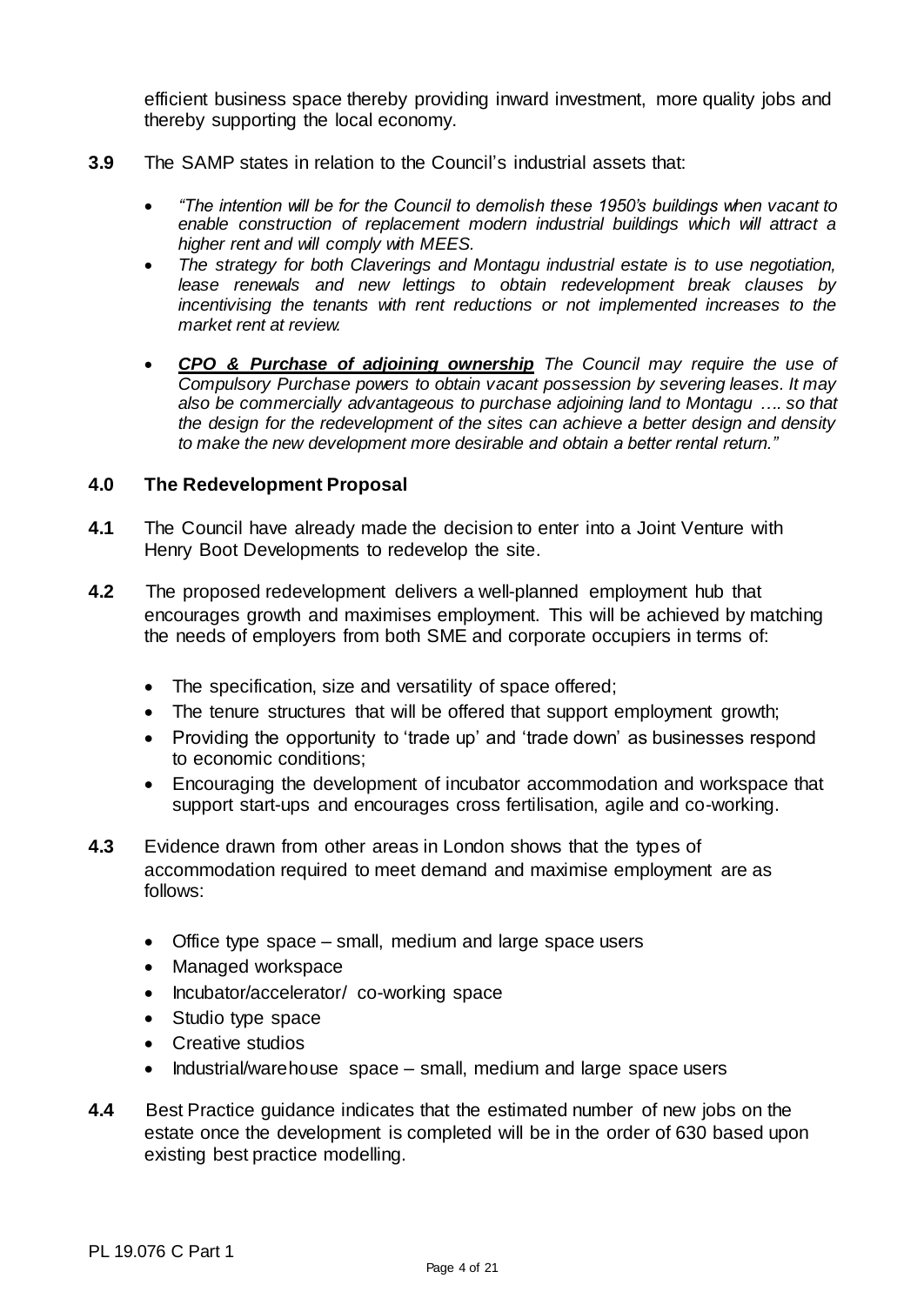- **4.5** Additional benefits will include a reduction in bad neighbour and non-conforming business operators on the estate, a reduction in crime related activities and an improvement in the public realm on the estate.
- **4.6** There are a number of businesses on the site which it would be prudent to try and retain on the redeveloped estate, subject to agreement with them on satisfactory terms. The Council will work with these businesses to identify suitable units on the new development into which they can relocate with minimum business interruption.
- **4.7** Pro-active steps are being taken to assist businesses on the estate who have entered into development leases and therefore have agreed to relocate elsewhere. The Council's property agents – Lambert Smith Hampton and Cushman and Wakefield are instructed to research the market and provide these businesses and others that have yet to agree with particulars of suitable alternative accommodation. The Council's Economic Development team will also pro-actively work with these businesses.
- **4.8** The type of new businesses the redevelopment will attract have differing needs and environmental requirements and in response the vision for the Estate is to create a mixed-use environment that will offer a range of accommodation within a wellplanned and accessible estate. Similar activities will be grouped to co-locate in buildings or zones that are designed to meet the specific needs of the occupiers and in this way support operational needs and business growth.
- **4.9** As part of the viability assessment, a variety of development layouts were considered, and the option that maximises business space area and optimises income is shown in the detailed masterplan that will guide the redevelopment of the estate and the proposed partnership.
- **4.10** The preferred scheme has a (gross) footprint of 620,000 sq.ft, but there may be an opportunity to increase this footprint to c. 795,000 sq.ft by altering the unit types depending on demand as the scheme develops. The comprehensive redevelopment of the Estate in phases is proposed although it should be noted that changes or the withdrawal of certain phases in extreme circumstances may also occur in the event that viability is compromised in any one phase.
- **4.11** To facilitate the first phase of development, Unecol House has already been demolished and the site cleared. The key site at the entrance to the scheme with prominent street frontage facing a busy secondary road and as the northern access to the Estate is the ideal location for a first phase of development that sets the quality for the entire Estate. Planning consent has already been approved for this phase and a start on site is expected in Spring 2020.
- **4.12** Once the report is approved and the resolution for the CPO is confirmed, our Joint Venture partner can move forward at pace and with confidence that the Council are committed to the redevelopment scheme for all four phases.

#### **Land Assembly Implications**

**4.13** The Council's current ownership is occupied by over 60 tenants and is currently generating £1.16m in annual rent with the majority of leases expiring around 2020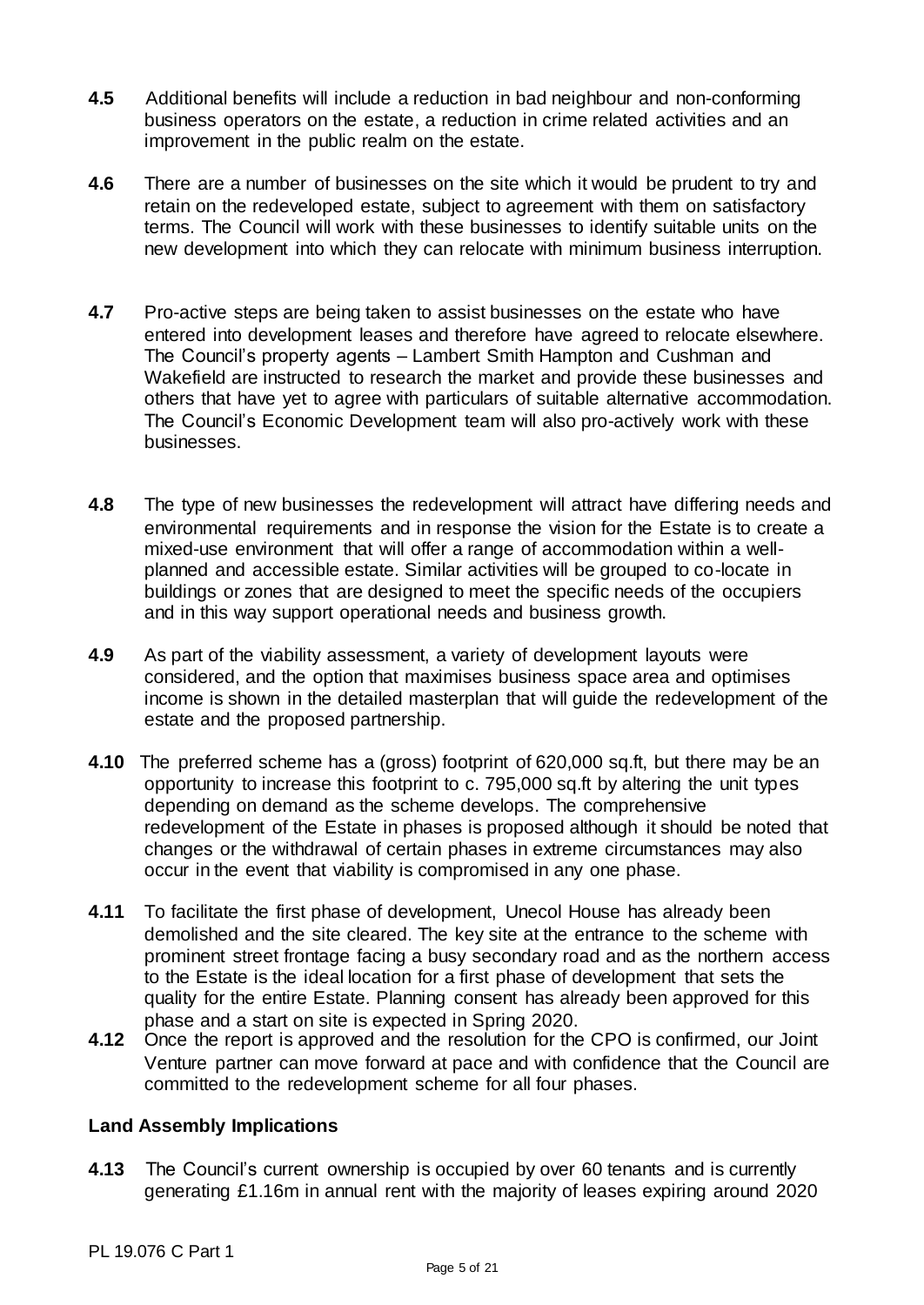or shortly after. There are however some leases that expire between 2030 and 2040 and eleven interests are held by third parties.

- **4.14** Completing land assembly to secure vacant possession of the Estate will require a combination of freehold and leasehold purchase and business disturbance on a temporary or permanent basis. With a phased approach to development it is envisaged that certain businesses could be relocated locally and thereby mitigate business disturbance to temporary disruption and not total extinguishment. However, total extinguishment of certain businesses may end up being the only option.
- **4.16** Since the original budget for the scheme was fixed, following advice from the Council's property consultants, a number of external factors have led officers to consider a prudential review of the overall budget for the project.

This includes the following :

- 1. There have been significant increases in industrial land values as a result of very strong demand for Industrial and logistics space in this borough, a trend which is continuing. This has meant that the original cost assumptions for acquisition of land and buildings will be exceeded.
- 2. The upside however, is that the these increases in rents and capital values increase the council's return on investment ensuring that the proposal remains viable. Under the Joint Venture partnership arrangements the Council's equity contribution is based upon land value, with the benefit of assumed planning consent which as described above has increased significantly. Full cost recovery is envisaged.
- 3. It is however, considered that the original costs underestimated the true cost and timescale of a possible CPO and the full cost of land remediation. A more robust appraisal has now been carried out and reflected in the new budget. As a prudent measure, an enhanced contingency allocation of £4M has also been included within the development appraisal to ensure that the appraisal is robust, with particular reference to land remediation costs.
- **4.17** To help facilitate the acquisition of land and ensure the comprehensive redevelopment of the Estate it is recommended that the Council uses its Compulsory Purchase Order (CPO) powers. In this regard a detailed business case, town planning framework and delivery strategy are shown in Appendix 1 in support of the CPO case.
- **4.18** To minimise the risk that vacant possession will not be secured and provide certainty for the sites that are subject to existing leases and licences the responsibility for estate management of the Estate has transferred to the joint venture from the point of its set up. Net rents will continue to be received by the Council to maintain current income levels until overall rents rise as the development progresses.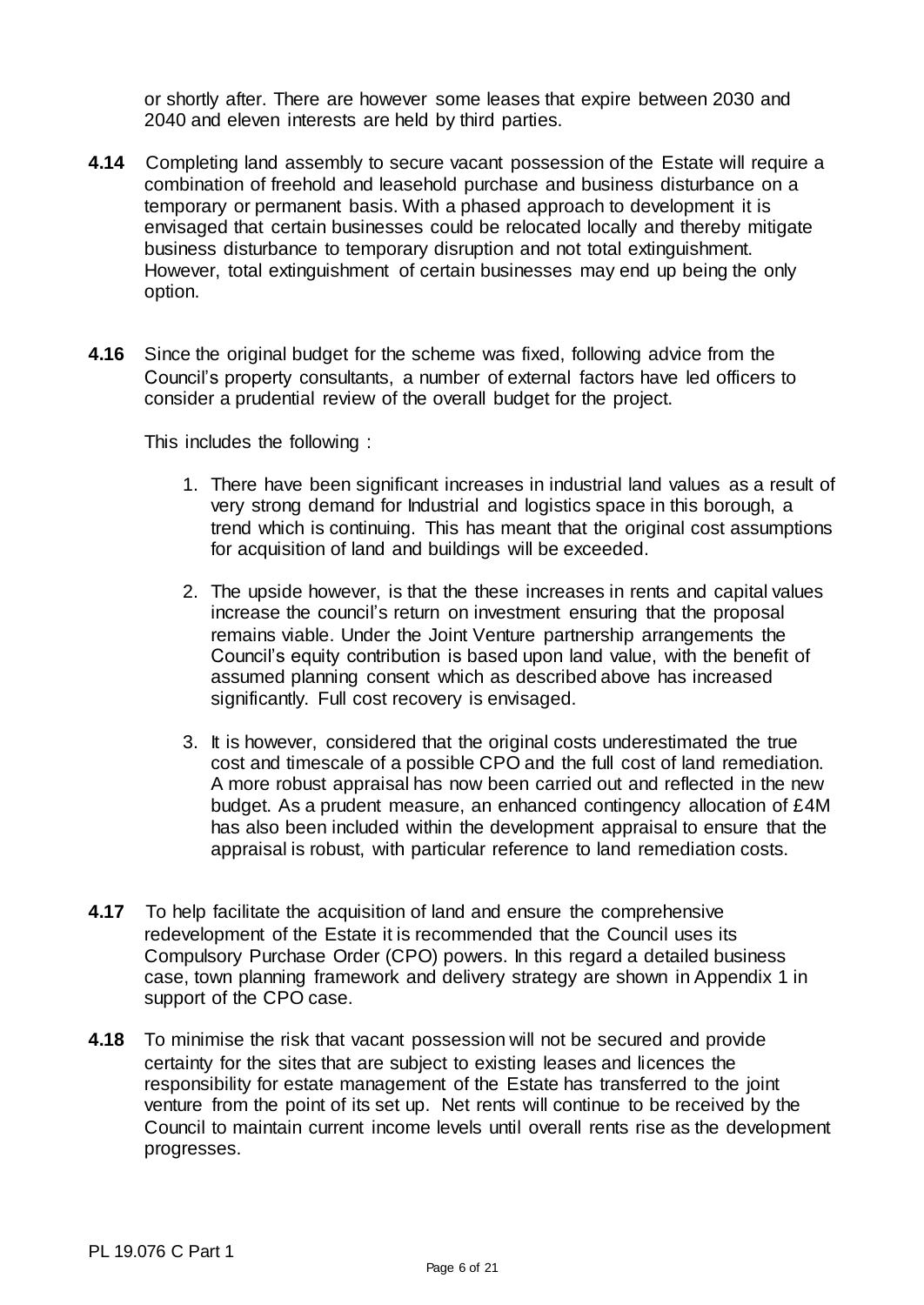**4.19** All affected residents in the locality will be notified and a commitment made by the contractor, developer and the Council that all building operations will be carried out considerately. Full engagement with local residents and businesses will be maintained throughout the development period.

#### **Delivery Mechanism – Joint Venture**

- **4.20** A partnership with a development partner has already been stablished with Henry Boot Developments. To facilitate the partnership, a Joint Venture (JV) vehicle has been formed with a term of 20 years.
- **4.21** The JV is structured as an LLP (Limited Liability Partnership). The partners have 50/50 decision making powers with equal executive membership and a deadlock structure in case of fundamental disagreement. Revenue distribution is determined by equity participation. The value of the land transferred into the JV represents the Council's equity share in the JV. The JV partner's equity share is pre-development and delivery costs, which the partner will fund.
- **4.22** The partners share the net revenues (net of JV operating costs) into the JV achieved through industrial lettings. Annual revenues are to be shared by each partner equivalent to their equity share.
- **4.23** The JV adopts an over-arching set of objectives and operating structure (The Strategic Plan). The costs of fulfilling these objectives will be financed by the partner and the direct operating costs of the JV would be funded by each party as working capital. The Strategic Plan objectives include:
	- Master plan consent
	- Phase detailed planning consent
	- Phase delivery and financial plan
	- Land assembly by agreement
	- Infrastructure agreement
	- Estate management
- **4.24** The Council will only transfer a long-term property interest into the JV on a phase by phase basis subject to certain Conditions Precedents (CPs) being satisfied. CPs would include, amongst others: master plan consent and detailed planning consent (on a phase by phase basis).
- **4.25** The Council shares on an equal basis with the JV partner risks associated with building cost inflation, rental growth forecasts, voids, tenant insolvency, rent collection and other usual commercial risks during the 20 year life of the JV. The Council are taking all the risk associated with the CPO process, vacant possession and ground remediation.
- **4.21** Following the expiry of the joint venture after 20 years, either party are free to sell their interest to a third party; agree terms to acquire the other party's interest or agree to a joint sale of the whole at market value (subject to independent verification in the event of failure to agree a price between the joint venture parties). Equally the parties are free to continue with the joint venture (JV).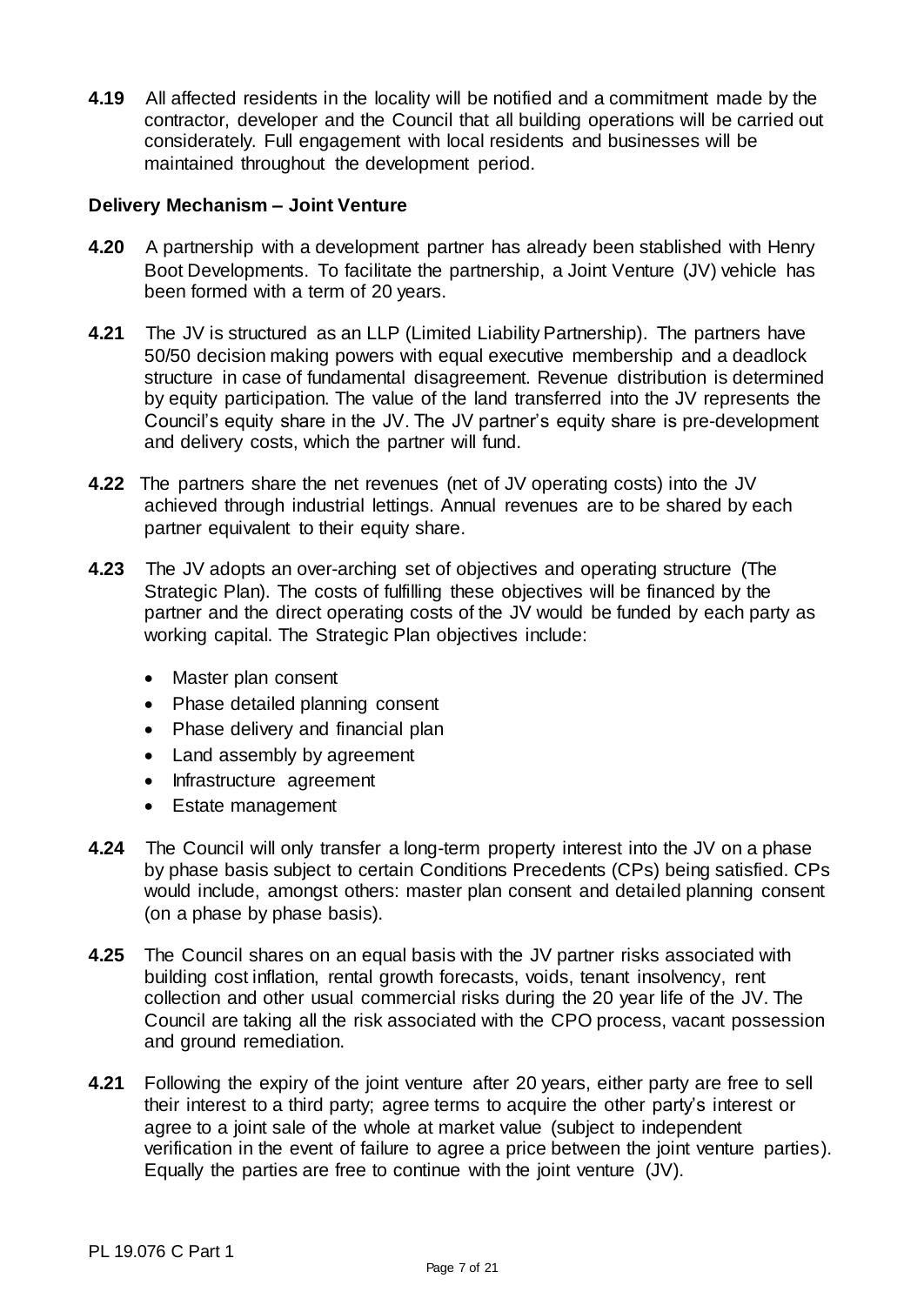In addition, within the Joint Venture Partnership Members Agreement (governing the operation of the partnership within the 20 year period) there are also prescribed circumstances governing a sale (of their share) by either party during the JV period after a "lock-in period" of 5 years starting from agreement of the over-arching business/master plan.

#### **5. The Compulsory Purchase Process**

- **5.1** A Compulsory Purchase Order essentially splits into three parts the formulation process, the resolution process and the statutory process. Negotiation by agreement takes place throughout and is a significant part of the Government's Guidance on Compulsory Purchase.
- **5.2** As referred to in 1.6 above, subject to these report recommendations being accepted, a further report will be forthcoming at the earliest opportunity seeking specific authorisation for the making of a Compulsory Purchase Order for the acquisition of land, interests and new rights within the CPO area upon completion of a Statement of Reasons and Equalities Impact Assessment. This report will contain full details of the CPO justification and Powers to be used
- **5.3** Preliminary work including a Property Cost Estimate and Land Referencing schedule have already been completed however, these will need to be updated throughout the process.

#### **6. Financial Option Analysis**

- **6.1** A further analysis of the options for the development of the site was undertaken to ensure that, taking into account the revised capital requirement, the business case for the JV continued to deliver positive overall financial returns. The various options are set out in the table overleaf.
- **6.2** These options demonstrate that the overall highest NPV is £62.8m, achieved under the recommended option of conducting a Joint Venture.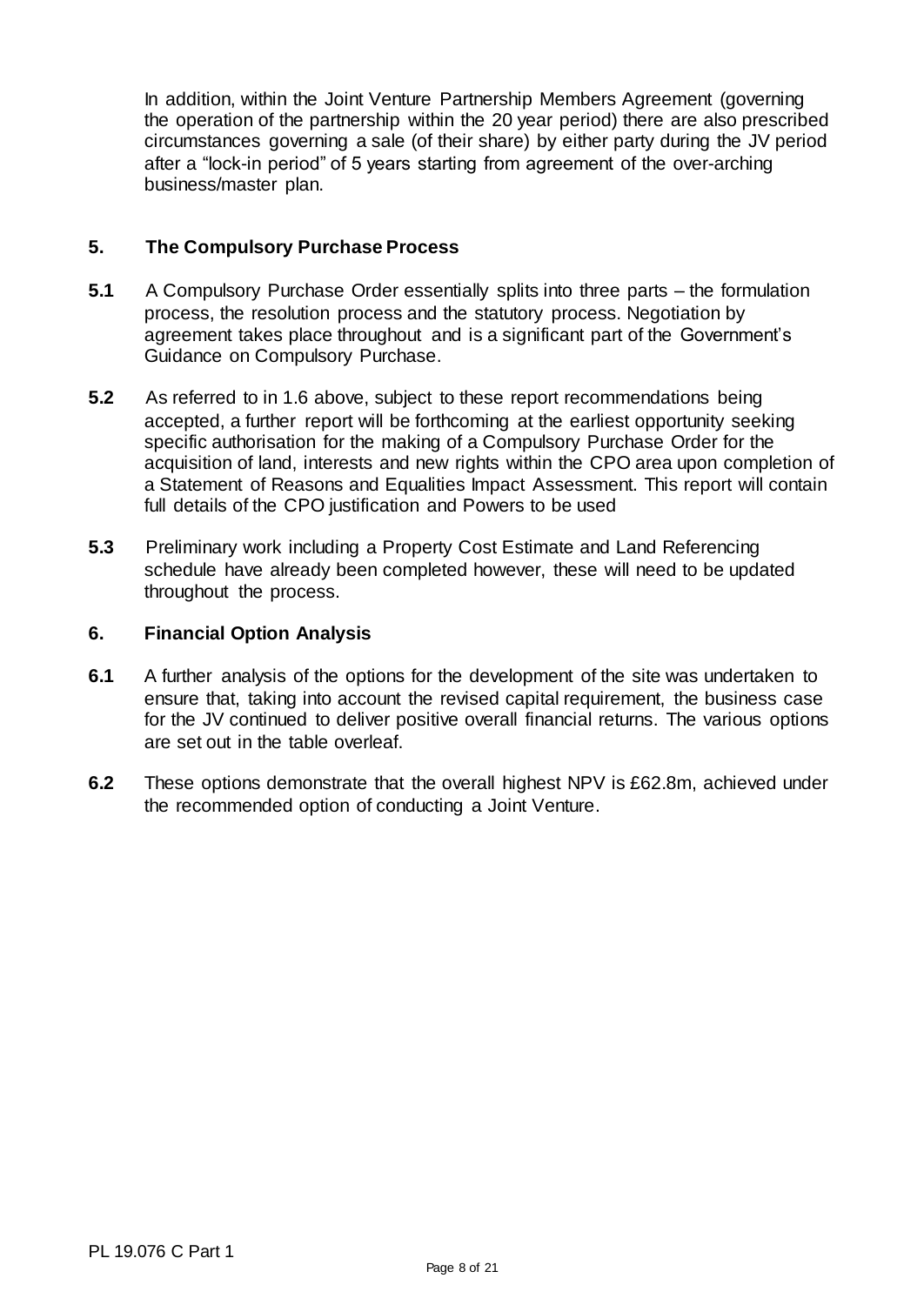# **Comparison of the Options**

|                           | <b>Option 1: Do Nothing</b>                                                                                     | <b>Option 2: Sell Site</b>                                                                                                                                                  | Option 3: Develop Estate with<br>a JV                                                                                                                                                                                                 | Option 4: Develop Site without<br>a JV                                                                                                                                                                  | Option 5: Develop Site with A<br>JV and then Sell                                                                                                                                               |
|---------------------------|-----------------------------------------------------------------------------------------------------------------|-----------------------------------------------------------------------------------------------------------------------------------------------------------------------------|---------------------------------------------------------------------------------------------------------------------------------------------------------------------------------------------------------------------------------------|---------------------------------------------------------------------------------------------------------------------------------------------------------------------------------------------------------|-------------------------------------------------------------------------------------------------------------------------------------------------------------------------------------------------|
| Details                   | Council does nothing and site<br>continues to fall into disrepair.                                              | Council sells site - benefits from<br>capital receipts but loss of<br>income stream. There is no<br>quarantee of redevelopment or<br>that is maintained in a good<br>state. | Council shares risk by having<br>industry experts develop and<br>manage the site w hile Council<br>makes use of its expert planning<br>and CPO experience in taking<br>control of the site. Cost is<br>£47.8m, 50% share of benefits. | Council dissolves JV and does it<br>all by in-house. It has no<br>expertise in developing industrial<br>estates but it also has no profit<br>margin.                                                    | Council loses out on income<br>stream and business rate grow th<br>but chooses to reduce its debt.<br>An NPV of £62.8m at 3.5% or<br>£42.3m at 5% w ould suggest a<br>valuation of approx. £50m |
| Revenue Budget Impact     | £0.9m net loss of income as the<br>site will be not in operation due<br>to Health & Safety reasons by<br>2023   | £0.9m net loss of income                                                                                                                                                    | Guaranteed £1.1m income so no<br>impact                                                                                                                                                                                               | £0.9m net loss of income for 2<br>years w hile site is being<br>developed. Income would return<br>in 2021/22 and increase to<br>£3.2m by 2023/24                                                        | No revenue impact for at least 5<br>years but then a loss of £0.9m                                                                                                                              |
| <b>Business Rates</b>     | Current Council share is<br>£0.346m and if this is not in<br>operation, this w ould be a loss to<br>the budget. | No Change                                                                                                                                                                   | Potential Benefit of £0.69m                                                                                                                                                                                                           | Potential Benefit of £0.69m                                                                                                                                                                             | Potential Benefit of £0.69m                                                                                                                                                                     |
| Capital Financing Budgets | No Impact                                                                                                       | Capital receipt available to<br>reduce debt; generating<br>Treasury savings of £0.3mat 2%<br>interest on £15m                                                               | £0.3m cost rising to £2m per<br>year by 2026/27                                                                                                                                                                                       | Cost is likely to be significantly<br>higher than double that of the JV<br>option due to our lack of<br>expertise w ith industrial<br>development so costs w ill likely<br>exceed £5m per year at peak. | Treasury savings of £1mat 2%<br>interest on £50m after sale.                                                                                                                                    |
| Capital Programme Impact  | No Impact                                                                                                       | Release of existing £10.9m<br>capital budgets                                                                                                                               | £47.8m (or grow th of £33.4m)                                                                                                                                                                                                         | Impossible to estimate Capital<br>Programme impact accurately as<br>we are not an expert in<br>developing industrial estates but<br>it w ould be significantly over<br>£100m                            | £47.8m (or grow th of £33.4m)                                                                                                                                                                   |
| <b>Business Case</b>      | No debt undertaken<br>A negative £22m NPV                                                                       | No debt undertaken<br>A negative £7.6m NPV                                                                                                                                  | NPV of £62.8m<br>Peak Debt of £47.1m in 2025/26<br>Paid back by 2074/75                                                                                                                                                               | NPV impossible to calculate<br>w ithout taking highly speculative<br>guesses<br>Peak Debt of significantly above<br>£100m in 2025/26<br>Paid back by 2074/75                                            | NPV of £20.3m<br>Peak Debt of £47.1m in 2025/26<br>and paid off in-year<br>Paid back by 2025/26                                                                                                 |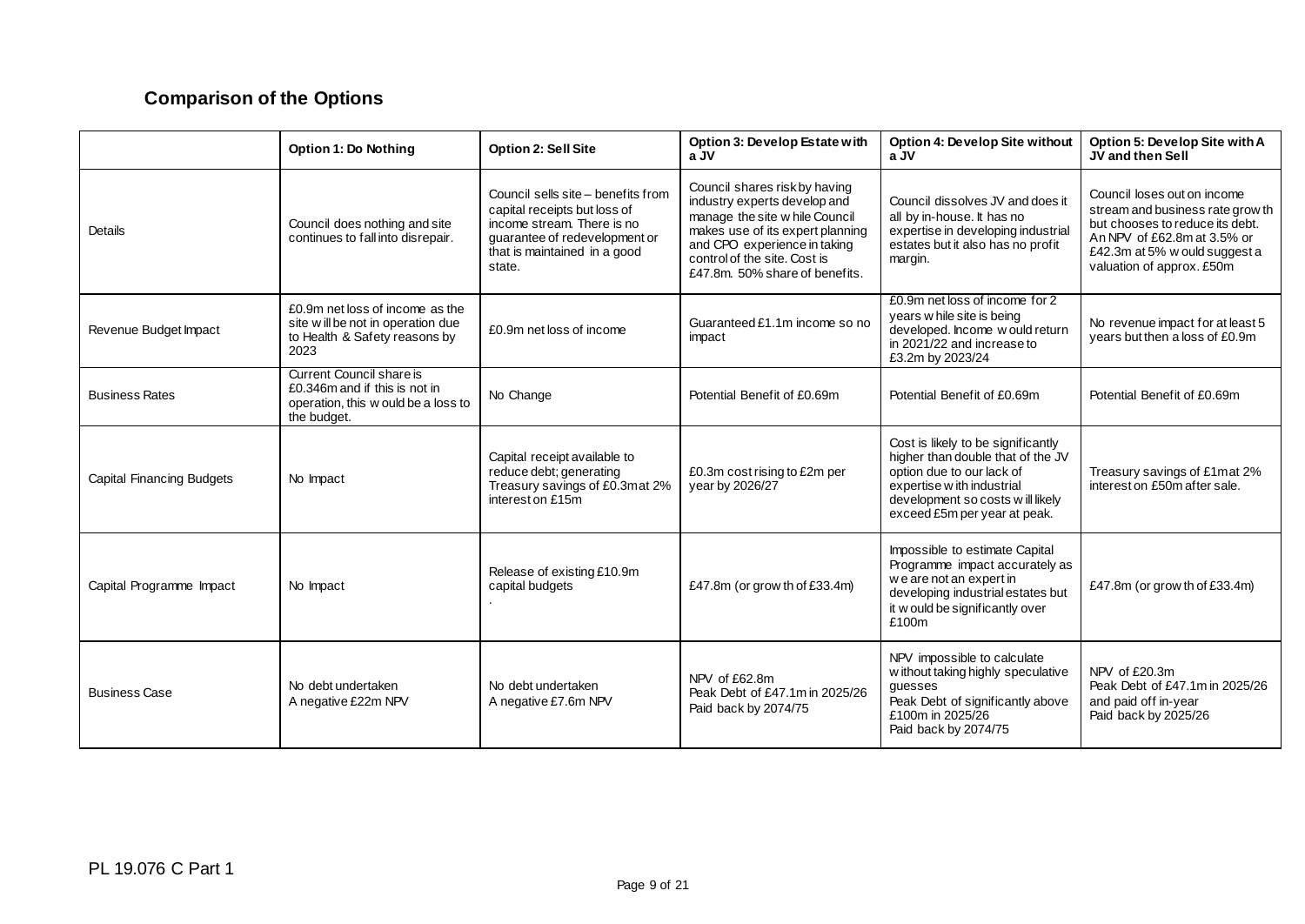| Risk Management | The Council could undertake<br>health and safety instances but<br>the Council w ould be better of f<br>selling the site as the site needs<br>major improvements. | The Council could look to find a<br>buyer that w ants to redevelop<br>the site as there are significant<br>business rate grow thpotentially<br>available.                                                                                                                                                                                                                                                                        | The Council could develop the<br>JV but it still has the exit option<br>to sell if the level of debt is too<br>areat.<br>There is the option to increase<br>the guaranteed income for a<br>short period of time to ensure<br>there is no negative budgetary<br>impact in any given year for a<br>greater share of the profits. | The Council could seek to<br>procure an experienced<br>developer that has specialist<br>expertise. Equally, it could look<br>to outsource the management of<br>the site to an experienced<br>manager of such sites. | The Council could look to sell<br>once it obtained full planning<br>permissions and arranged all<br>CPOs. How ever, this option is<br>likely to be sub-optimal as<br>buyers w ould be more interested<br>in a turn-key purchase so the<br>capital receipts w ould be low er. |
|-----------------|------------------------------------------------------------------------------------------------------------------------------------------------------------------|----------------------------------------------------------------------------------------------------------------------------------------------------------------------------------------------------------------------------------------------------------------------------------------------------------------------------------------------------------------------------------------------------------------------------------|--------------------------------------------------------------------------------------------------------------------------------------------------------------------------------------------------------------------------------------------------------------------------------------------------------------------------------|---------------------------------------------------------------------------------------------------------------------------------------------------------------------------------------------------------------------|------------------------------------------------------------------------------------------------------------------------------------------------------------------------------------------------------------------------------------------------------------------------------|
| Cost/Benefits   | Overall, this option is not<br>recommended as all other<br>options are better.                                                                                   | This option is sub-optimal but<br>possible if the Council's level of<br>debt is simply too great.<br>The main draw back is that<br>selling a site before<br>redevelopment w ould tie up<br>capital of prospective buyers<br>w hile a fully tenanted operational<br>estate w ould attract interest from<br>institutional investors for its<br>steady stable returns, achieving<br>far higher capital receipts for the<br>Council. | This is the recommended<br>options, as the Council is sharing<br>the risk w ith the developer, can<br>ensure there is no budgetary<br>impact, can obtain a healthy<br>income stream over the long-<br>term and has a relatively easy<br>exit strategy.                                                                         | Overall, this option involves a<br>level of debt that is likely to be<br>outside the Council's level of risk<br>appetite. The Council's ability to<br>mitigate the risks is also likely to<br>be low er.            | Overall, this option is the exit<br>strategy if the debt of the Council<br>is too high as the asset can be<br>sold in 2025/26 onw ards and pay<br>off the entirety of the debt.                                                                                              |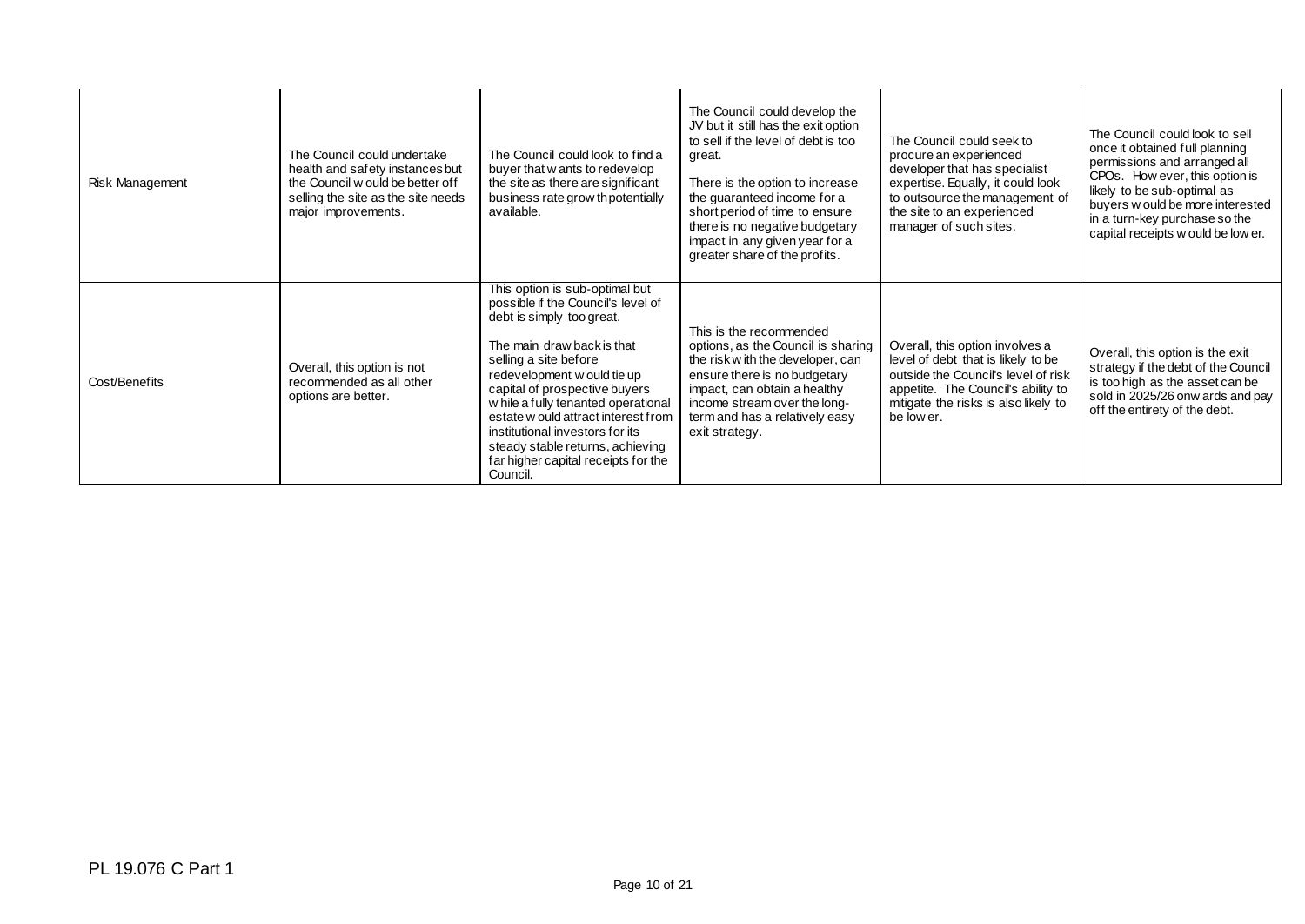- **6.3** The Council's preferred option is a joint venture as it significantly reduces the level of risk while providing an increased revenue stream to meet the Council's Medium Term Financial Plan savings gap.
- **6.4** The Council's partner, Henry Boot is willing to guarantee the Council a level of income that would de-risk our financial position. They are also able to increase the guaranteed income to cover any budgetary impact in the short-term at the cost of reducing our share of the project's returns.
- **6.5** It is also important to understand the impact in relation to the proposed budget in the MTFP. As shown below, there is approximately a £1.4m gap over the first 5 years

| Comparisonto<br><b>Budget</b>               | 2020/21 | 2021/22 | 2022/23 | 2023/24 | 2024/25 | 2025/26 | 2026/27 | 2027/28 | 2028/29  | 2029/30  |
|---------------------------------------------|---------|---------|---------|---------|---------|---------|---------|---------|----------|----------|
|                                             | £'000s  | £'000s  | £'000s  | £'000s  | £'000s  | £'000s  | £'000s  | £'000s  | £'000s   | £'000s   |
| Montagu<br>Redevelopment                    | (1,050) | (742    | (218)   | 152     | 173     | (870)   | (870)   | (870)   | (1, 172) | (1, 172) |
| <b>Proposed Budget</b><br>in line with MTFP | (885)   | (885)   | 172     | 728)    | (728)   | 728)    | 728)    | 728)    | (728)    | (728)    |
| Net Impact                                  | (165)   | 143     | (390)   | 880     | 901     | (142)   | (142)   | (142)   | (444)    | (444)    |

- **6.6** Moreover, while the Council invests assuming a 3.5% interest rate, in the short-term interest rates might be as low as 1.5%. At that rate, the net impact over the 5 years would be reduced to £0.1m.
- **6.6** As noted above, the Council could also negotiate to have that covered in return for a lower return. It is recommended that this is examined during final negotiations.

## **7. The Business Case**

- **7.1** The detailed Business Case, part of which is commercially sensitive, (and therefore confidential) and Masterplan in support of the additional funding required for the scheme is shown in the confidential Appendix 1 to the report.
- **7.2** The Business Case includes a detailed examination of the following areas:
	- Project objectives, structure and roles
	- Development Programme
	- Approach to development
	- Phasing programme and details
	- Development Appraisal and Financial Model
	- Communications Plan
	- Vacant Possession Strategy
	- Asset Management Strategy and Implications
	- Land Assembly Strategy (Leasehold, Vacant and Third-Party property)
	- CPO process and Strategy
	- CPO Red Line Boundary
	- Third Party Freehold CPO targets
	- Procurement Strategy (Build contracts and Services)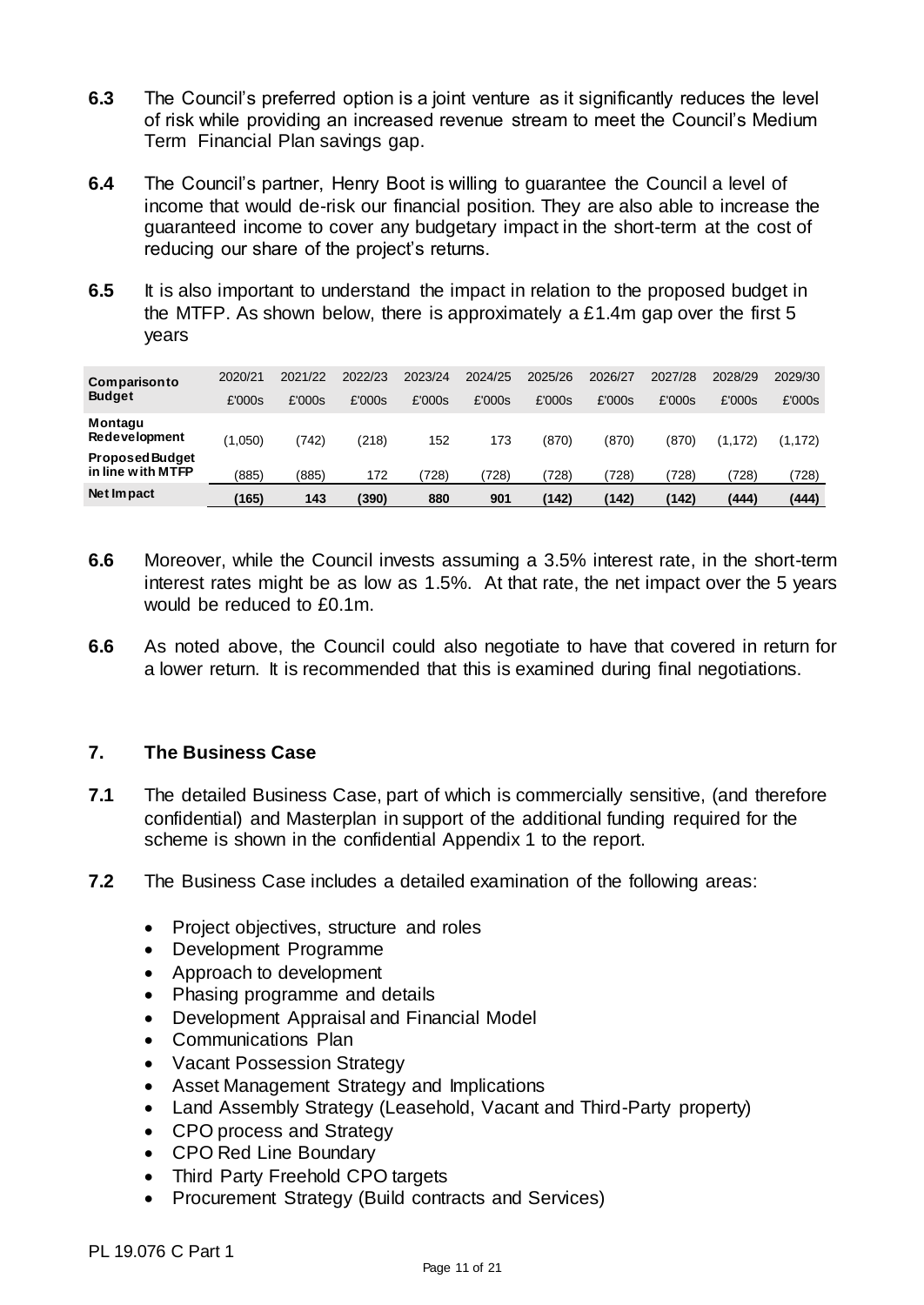• Town Planning Strategy

## **8. ALTERNATIVE OPTIONS CONSIDERED**

#### **8.1 Sell Now**

The Council could **sell Montagu Industrial Estate** for a one-off capital receipt. That value is difficult to assess without testing the market, but it is expected to be in the range of £15-20 million. This would however result in a loss of approximately £0.9m revenue per year, creating an equivalent gap in the Council's budget. This option would remove the Council's development risk, but it would be counter to its policy of retaining and developing its existing assets. The Council would need to obtain a receipt of significantly more than £20m for this to be the preferred option. This option would also mean that the economic benefits of redevelopment are less likely to come forward in the short term.

#### **8.2 Do Nothing**

Legislation in respect of minimum EPC standards will render non-compliant property like most of the estate economically obsolete as it will be unlawful to let property which fails to meet the minimum standard. The majority of let property on the estate is unlikely to meet these standards and investment will significantly limit future Council liabilities in terms of voids, reactive and planned maintenance, security, management costs and business rates.

The Council could **do nothing**, leaving us exposed to the costs of necessary compliance works. For 3 years, the Council is likely to see its income drop as buildings would be unlettable under the MEES legislation on Energy Efficiency and then potentially go into a deficit position, if it was required for legal or insurance reasons to pick up security or other costs. The Council would need to deliver additional savings to fill this £0.9m budget gap. This position is not recommended as financially it is the least attractive option.

#### **8.3 Council Redevelops Estate without JV**

All risk including CPO, Development costs and future rental income would rest with the Council. In the long-run, this might achieve the best financial return but there are real challenges attached to capacity and affordability and the budgetary impact in the near term would be significant (up to £5m impact on the revenue budget in some years). The Council's debt position is growing, and the Council is not a specialist developer of industrial developers, therefore this option appears to have too high a risk for the Council with so many other important projects being delivered for the benefit of the borough.

This option would require a very significant increase in capital budget (compared with the preferred option to enter into a JVLLP) together with a significant increase in risk profile. Henry Boot are acknowledged as a reliable and experienced operator in the industrial development sector and therefore the recommended option represents the correct balance between development risk and rate of return when taken over the medium to long term.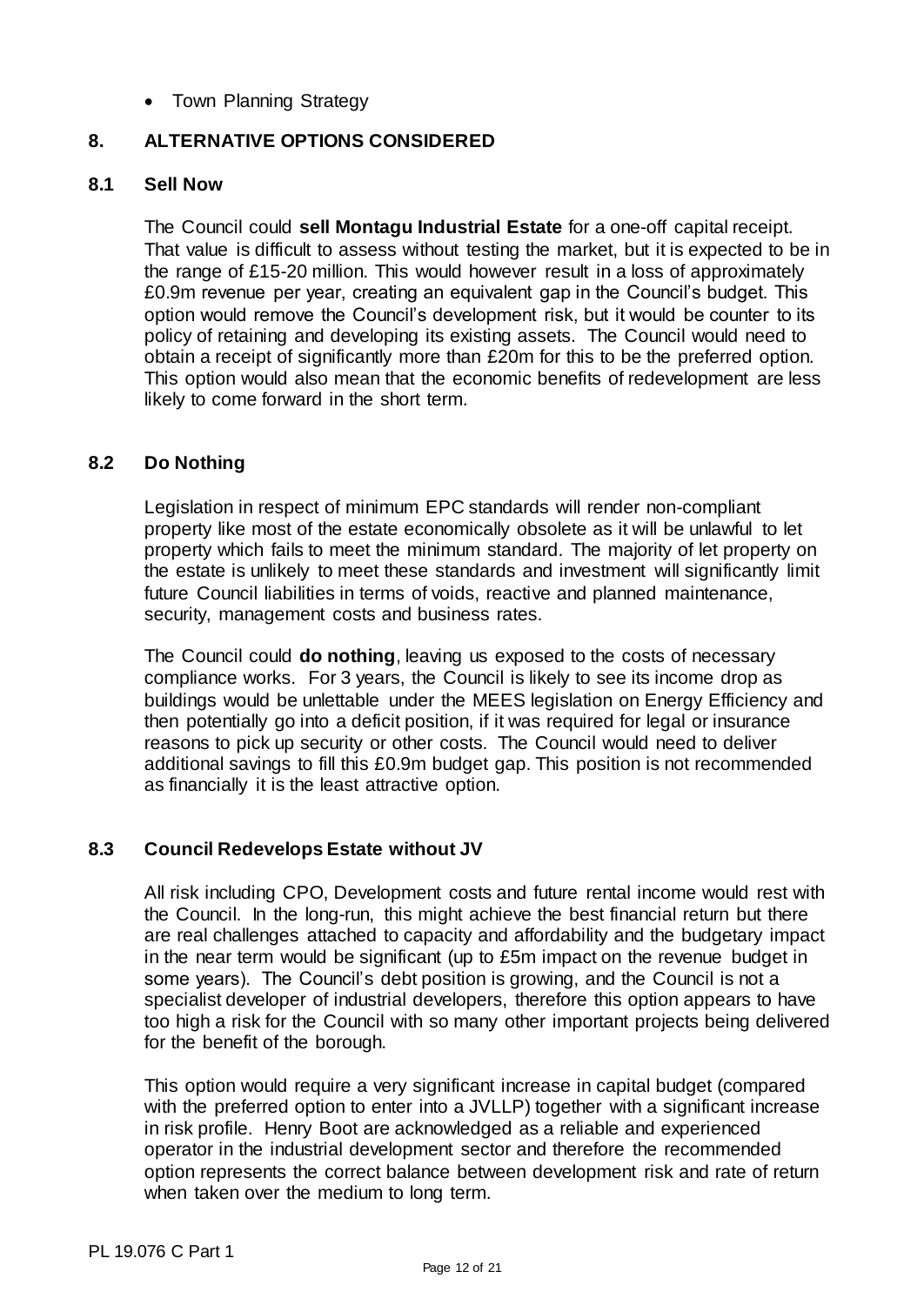### **8.4 Redevelop the site with our partner and then sell**

In the final option, the Council could choose to **redevelop the site with our partner and then sell** our share once the site is redeveloped. This would reduce our risk and generate capital receipts, reducing the Council debt. This option would ensure a sale once the capital value has been enhanced through development and ensure that the economic and social benefits of development are achieved before the council sells. This option is available for further consideration at a later date if the recommended option is pursued.

## **9. REASONS FOR RECOMMENDATIONS**

- **9.1** This approval is the continuation of the previously approved scheme of redevelopment. This redevelopment scheme, when completed, will provide the Council with a valuable income stream over the medium to long term of £4.415m per annum by year 21 compared to the current income of £1.16 million which will decline without investment. It will also significantly limit future Council liabilities in terms of voids, reactive and planned maintenance, security, management costs and business rates.
- **9.2** The redevelopment will encourage business and employment growth and promote a wider range of jobs and skills. It is expected to create and/or safeguard up to 1200 jobs creating 630 net new jobs.
- **9.3** The redevelopment will provide a well-planned employment hub that encourages growth and maximises employment. This will be achieved by matching the needs of employers from both SME and corporate occupiers in terms of:
	- The specification, size and versatility of space offered;
	- The tenure structures that will be offered that support employment growth;
	- Providing the opportunity to 'trade up' and 'trade down' as businesses respond to economic conditions;
	- Encouraging the development of incubator accommodation and workspace that support start-ups and encourages cross fertilisation, agile and co-working.
- **9.4** Additional benefits include a reduction in bad neighbour and non-conforming business operators on the estate, a reduction in crime related activities and an improvement in the public realm on the estate.
- **9.5** Furthermore, the estate currently contributes significantly to carbon emissions in the borough with poor Energy Performance Certificate (EPC) Ratings of F and G. The redeveloped estate, by contrast, is estimated to produce significantly less carbon in full compliance with current Building Regulations. The new development has an aspirational target of a B EPC rating.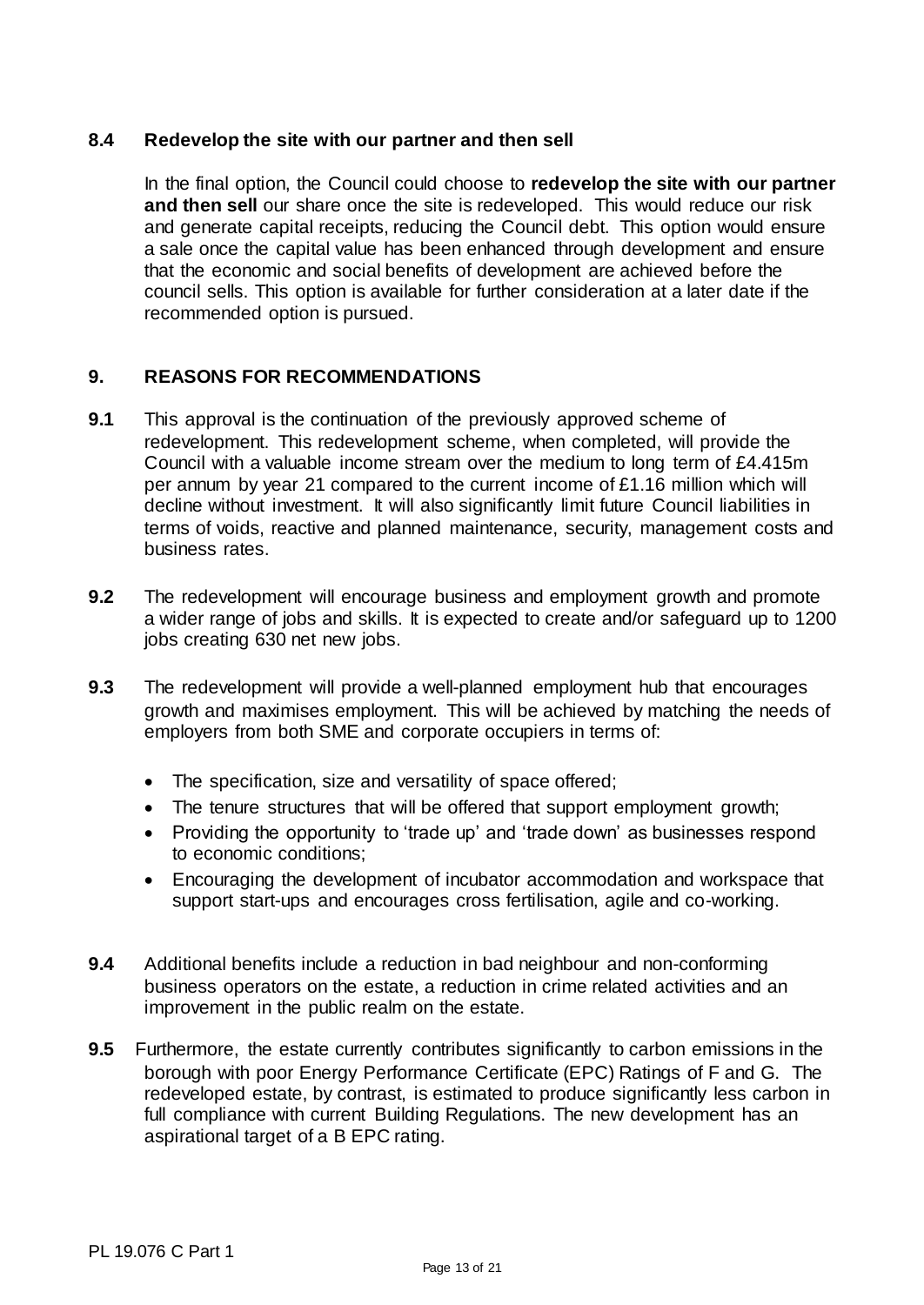## **10. COMMENTS FROM OTHER DEPARTMENTS**

#### **10.1 Financial Implications**

The financial implications of the preferred option for the council to contribute are set out below.

#### **Capital and Debt Implications**

- **10.2** The recommendation to pursue the JV would add £33.364m to the capital program to fund the land acquisition and land enabling costs for the development of the Montagu industrial estate. The original budget for this redevelopment was £14.5m, of which £3.5m has been spent as at the end of November 2019.
- **10.3** Should the recommendations within this report be approved, the total budget allocated to the redevelopment of the Montagu industrial estate will be £47.8m of which £3.5m has been spent already.

|                                   | £'000s |
|-----------------------------------|--------|
| <b>Current Budget</b>             | 14,473 |
| Addition to capital program       | 33,364 |
| <b>Montagu Capital Budget</b>     | 47,837 |
| Spend to date                     | 3,550  |
| <b>Remaining budget available</b> | 44,287 |

- **10.4** The total Montagu budget of £47.8m will be funded through Council borrowing. The JV recommendation in this report would add £33.64m to the capital programme with total capital expenditure of £47.84m. Peak debt is 2025/26 and on a discounted cashflow basis, it pays off by 2074/75.
- **10.5** Based on current net present valuation calculations, the council would own 50% of an income generating asset which once in operations and fully tenanted is estimated to be worth between £85m and £126m. Our 50% share would be greater than the cost of the capital investment. The cashflow generated of £194m to the Council would be greater than the total capital financing charges of £102m. Once again, it is worth noting that these cashflows do not include the growth in our business rate base of £0.69m/annum or the prevention of the loss in our commercial income from the estate (£0.9m)

#### **Revenue Implications**

| <b>Net Cost</b>               | (1,050) | (742)   | (218)   | 152     | 173     | (870)   | (870)   | (870)   | (1,172) | (1, 172) |
|-------------------------------|---------|---------|---------|---------|---------|---------|---------|---------|---------|----------|
| Capital Financing             | 110     | 376     | 870     | 1.641   | .662    | 2,039   | 2,039   | 2,039   | 2,039   | 2,039    |
| Income                        | (1,160) | (1,160) | (1,160) | (1,655) | (1.655) | (3,232) | (3,232) | (3,232) | (3,568) | (3,568)  |
| Expenditure                   | 0       | 42      | 72      | 166     | 166     | 323     | 323     | 323     | 357     | 357      |
| <b>Actuals</b>                |         |         |         |         |         |         |         |         |         |          |
|                               | £'000s  | £'000s  | £'000s  | £'000s  | £'000s  | £'000s  | £'000s  | £'000s  | £'000s  | £'000s   |
| Comparisonto<br><b>Budget</b> | 2020/21 | 2021/22 | 2022/23 | 2023/24 | 2024/25 | 2025/26 | 2026/27 | 2027/28 | 2028/29 | 2029/30  |
|                               |         |         |         |         |         |         |         |         |         |          |

Impact to budget is detailed in the table below: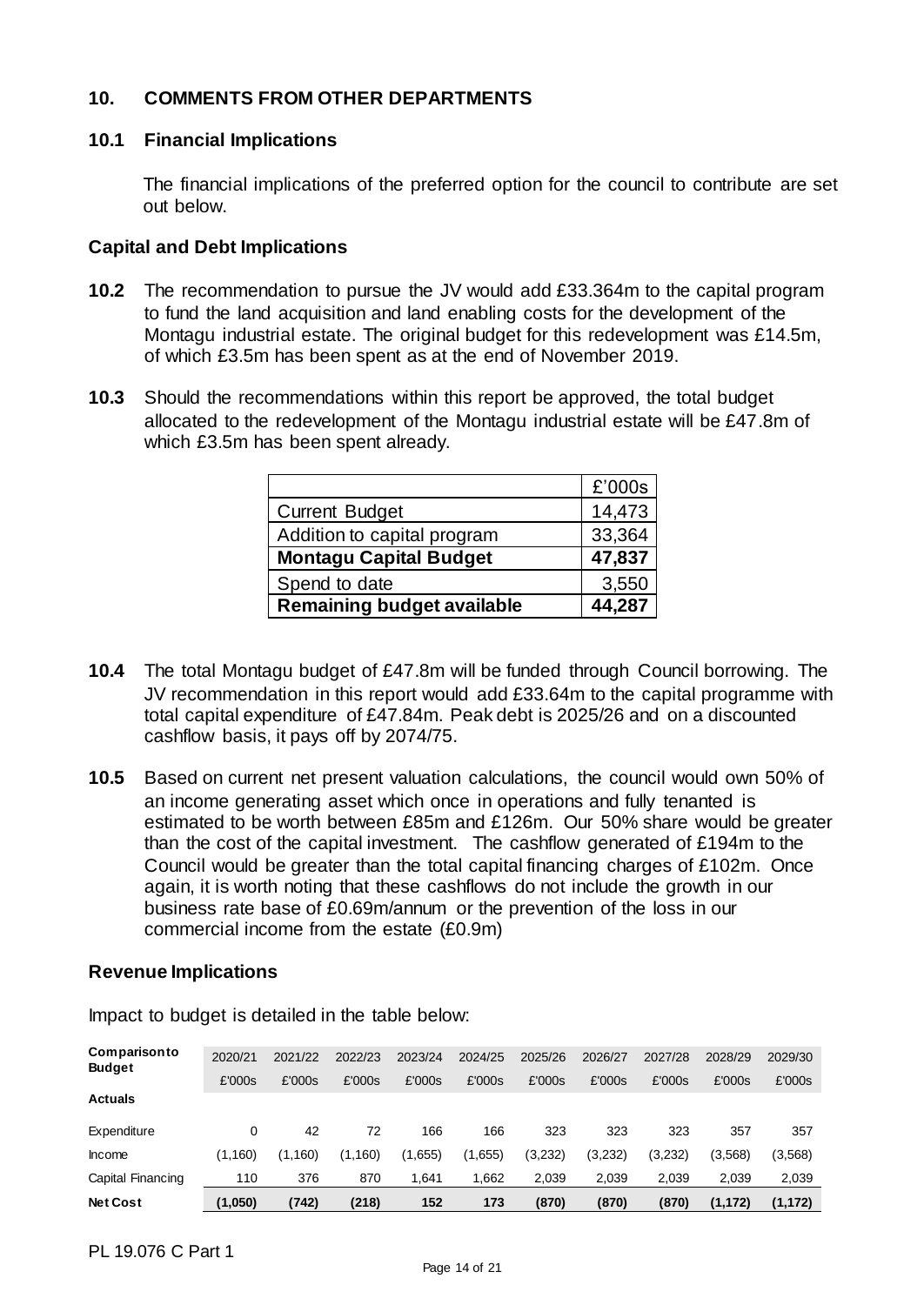| <b>Budgets</b>                 |       |       |          |         |         |         |         |         |         |         |
|--------------------------------|-------|-------|----------|---------|---------|---------|---------|---------|---------|---------|
| <b>Revenue</b>                 | (885) | (885) | (1, 185) | (2.085) | (2,085) | (2,085) | (2,085) | (2,085) | (2,085) | (2,085) |
| <b>Capital Financing</b>       | 0     | 0     | 1.357    | 1.357   | 1.357   | 1.357   | 1.357   | 1,357   | 1,357   | 1,357   |
| <b>Total Budget</b>            | (885) | (885) | 172      | (728)   | (728)   | (728)   | (728)   | (728)   | (728)   | (728)   |
|                                |       |       |          |         |         |         |         |         |         |         |
| Difference to<br><b>Budget</b> | (165) | 143   | (390)    | 880     | 901     | (142)   | (142)   | (142)   | (444)   | (444)   |

- **10.6** Due to a financial guarantee from our partners, there is no impact on revenue budgets till 2023/24, when it grows by £0.4m and then in 2025/26 it grows again by a further £1.4m.
- **10.7** However, the capital budgets require an increase of £1.36m from 2022/23 onwards, which is included within the MTFP.
- **10.8** There is a gap in the first 5 years of £1.4m based on a 3.5% interest rate. This is highly conservative for this period and a 2% reduction in the interest rate would reduce the impact to £0.1m gap.
- **10.9** For this reason the Council should consider negotiating the option of reducing this short-term gap to zero in return for giving up a small percentage share of the returns from the joint venture.
- **10.10** In the context of the council's future overall capital, borrowing and revenue budget position this development proposal provides flexibility to either retain the JV interest (as an income generating asset to support the wider council services) or sell when the development is completed and the capital value maximised (to reduce borrowing levels, reducing financing costs).

#### **Legal Implications**

- **11.1** The Council has a general power of competence under section 1(1) of the Localism Act 2011 to do anything that individuals may do, provided it is not prohibited by legislation and subject to public law principles. A local authority may exercise the general power of competence for its own purpose, for a commercial purpose and/or for the benefit of others.
- **11.2** Section 111 of the Local Government Act 1972 gives a local authority power to do anything (whether or not involving the expenditure, borrowing or lending of money or the acquisition or disposal of any property or rights) which is calculated to facilitate, or is conducive to or incidental to the discharge of any of its functions.
- **11.3** The making of a CPO is an executive function by virtue of section 9D of the Local Government Act 2000 and the Local Authorities (Functions and Responsibilities) (England) Regulations 2000. Pursuant to section 9E (2) of the Local Government Act 2000, the Cabinet may arrange for the discharge of an executive function by an officer of the authority.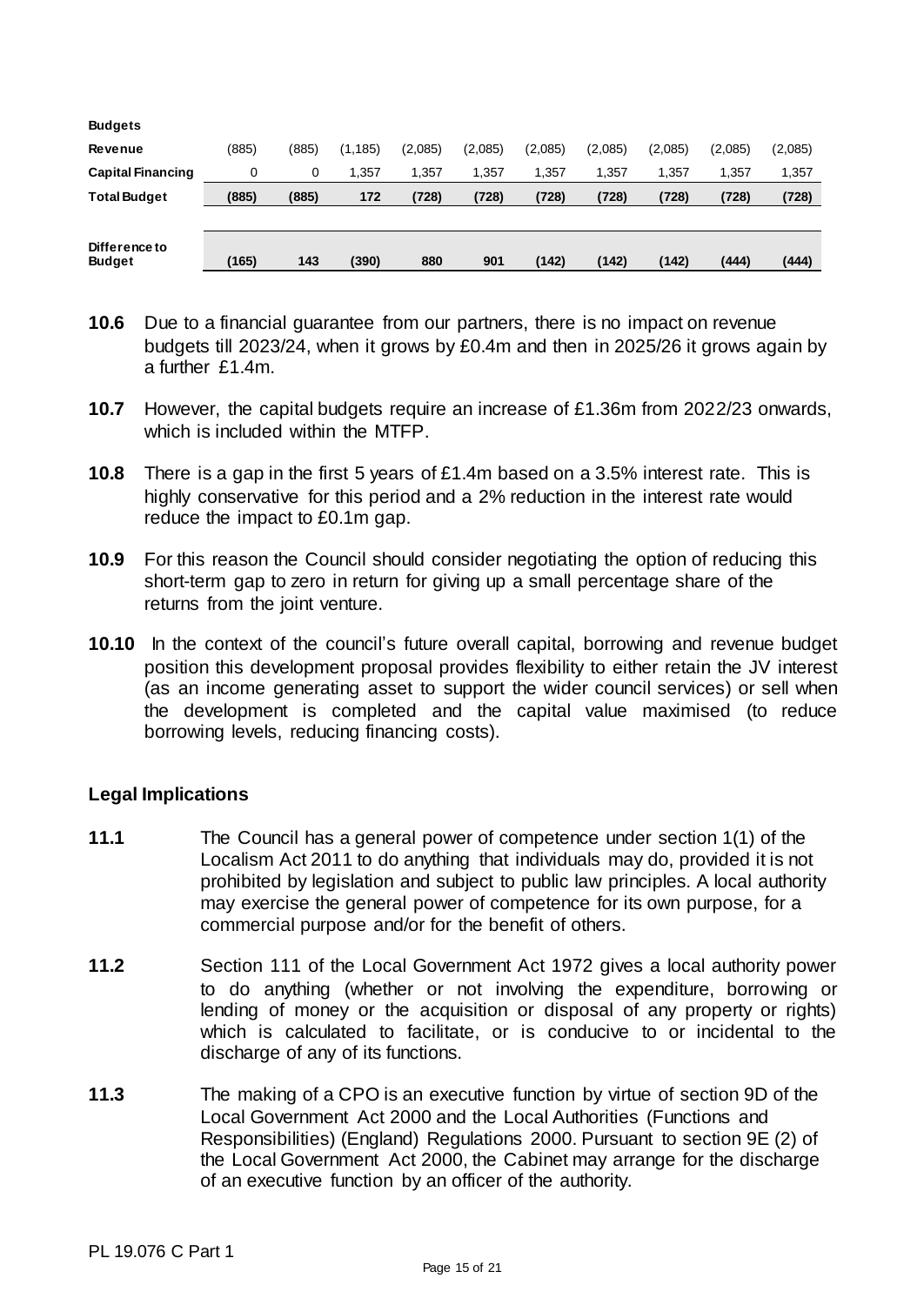- **11.4** Section 226(1) (a) of the Town and Country Planning Act 1990 (as amended), (the **1990 Act**) empowers local authorities, on being authorised by the Secretary of State, to acquire land compulsorily if they think that the acquisition will facilitate the carrying out of development, re-development or improvement of the land in their area. This power is subject to the restriction under Section 226 (1A) which provides that an acquiring authority must not exercise the power under Section 226(1)(a) unless they think that the proposed development, redevelopment or improvement is likely to contribute to achieving the promotion or improvement of the economic, social or environmental well-being of their area.
- **11.5** To make a CPO, the Council is required to demonstrate that there is a 'compelling case in the public interest' for acquiring the land compulsorily. The Council must also demonstrate that the scheme for which the CPO is made will not be prevented from proceeding due to some legal or other impediment and that it has, or will at least obtain, the resources to pay compensation for the CPO and to implement the Scheme. This will be set out in the Statement of Reasons when the CPO is made.
- **11.6** Additionally, there is requirement to evidence that meaningful attempts at negotiation have been pursued or at least genuinely attempted, save for lands where land ownership is unknown or in question. In this respect, section 227 of the 1990 Act provides an equivalent power for the Council to acquire land by agreement where required for any purpose for which a local authority may be authorised to acquire land under section 226 of the 1990 Act. Furthermore, the Council has the power under section 120 of the Local Government Act 1972 to buy land by agreement for the purposes of any of its functions or for the benefit, improvement or development of its area.
- **11.7** Any acquisition of land must comply with the Council's Constitution, including but not limited to its Property Procedure Rules. Any ancillary procurement must comply with the Council's Constitution, including the Contracts Procedure Rules and the Public Contracts Regulations 2015, where the procurement of the goods, services or works are above the relevant thresholds.
- **11.8** All legal documents to be entered into or any amendments to be made to the Joint Venture agreements in connection with the subject matter of this report must be approved in advance by Legal Services on behalf of the Director of Law and Governance.

#### **12.3 Property Implications**

The Council's Property Procedure Rules (PPR's) set out mandatory procedures regarding the acquisition, leasing, management and disposal of property assets and form part of the Council's Constitution.

**12.3.1** Section 5 of the PPR's govern Acquisitions by way of Compulsory Purchase and states: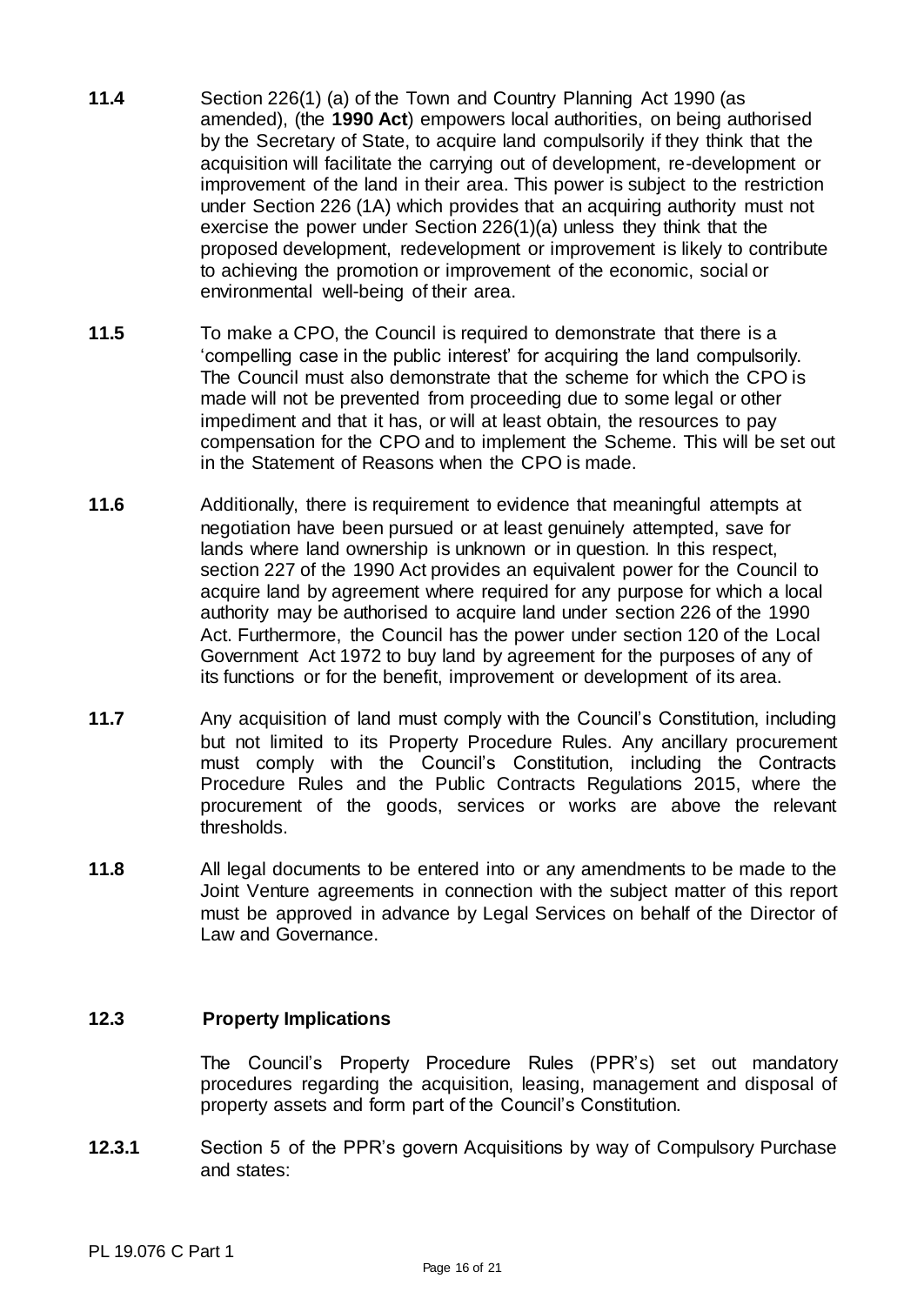- A resolution to make a Compulsory Purchase Order must be made by Cabinet, following a recommendation by the appropriate Director and the Responsible Senior Officer. Compulsory purchases or purchases by agreement prior to a Compulsory
- Purchase Order (CPO) being confirmed, are considered as acquisitions and subject to
- these Rules. In this instance the appropriate Director is the Director of Property and Economy
- **12.3.2** Section 4 governs Acquisition General and states:

The acquisition, by any means, of a freehold interest or a leasehold interest over one year in duration requires the approval of the relevant Director and the Responsible Senior Officer, unless the acquisition is:

- Covered by the Property Scheme of Delegation
- Vested by statutory authority;
- Owing to the Council acting as trustee; and
- Made under planning and highways legislation as a condition of a planning permission or a planning obligation.
- It is expected that following the CPO the Council will be making a General Vested Declaration to acquire properties. Property related to the CPO that are acquired by private treaty will be authorised by the relevant Director and Responsible Senior Officer
- Any acquisition with a market value in excess of £250,000 and lower than £500,000 has to also be approved by the relevant service Cabinet Member and the Cabinet Member with the property portfolio, and any acquisition with a market value exceeding £500,000 has to be approved by Cabinet.
- **12.3.3** This cabinet report delegates authority from Cabinet to The Executive Director of Place to approve all acquisitions within the Order Land.

Every acquisition must be accompanied by the service Director's report that states:

- How the acquisition will help deliver the Council's strategy, goals, metrics and initiatives.
- The life-cycle costs whereby the Council is able to demonstrate its ability to fund all costs (including running costs), expenses, impacts and risks and any other costs associated with the acquisition (for example allowed/required by legislation).
- The report is approved by the Responsible Senior Officer and the Director of Finance Resources and Customer Services.
- The Responsible Senior Officer has approved the provisional terms for the acquisition.
- The Responsible Senior Officer has certified that the price and terms and conditions represent value and, in most circumstances, has obtained an independent valuation.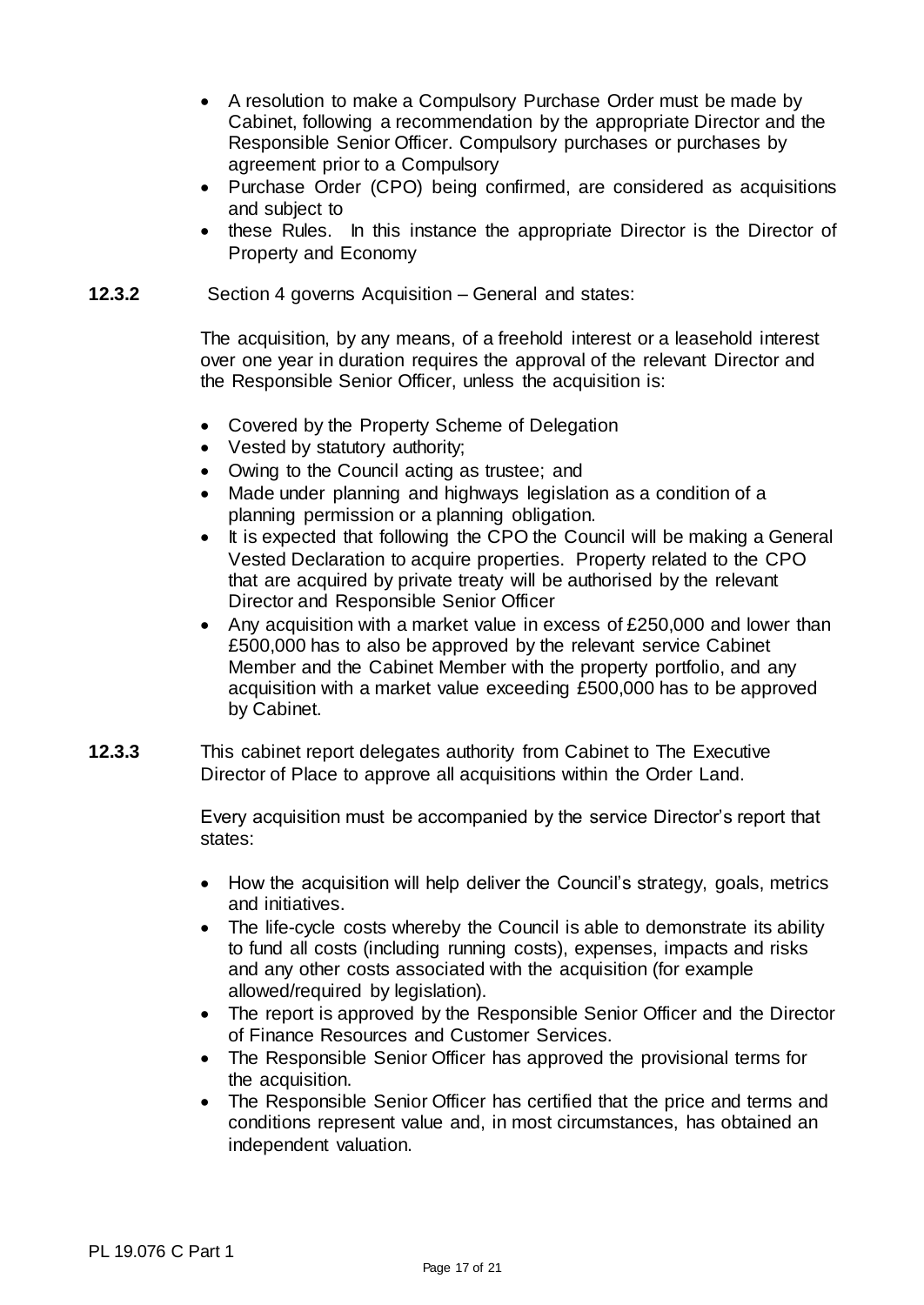- **12.3.4** Each acquisition by private treaty in relation to the CPO will be accompanied by a report covering the requirements as set out above.
- **12.3.5** Acquiring land will bring Corporate Landlord implications including management costs such as security. However, it is expected that property acquired through the CPO will be passed over to the appointed infrastructure contractor swiftly for works to commence. This will reduce costs and risks associated with holding the property.
- **12.3.6** Property acquired leading up to and after the CPO will be managed in line with the Council's Strategic Asset Management Plan (2019-2024)
- **12.3.7** Section 24 governs Valuations and states:
	- In preparing for the disposal or acquisition of a Council interest in property, the Responsible Senior Officer shall ensure that a formal, written valuation report is provided for the property in question.
	- Where a disposal or acquisition has not reached completion within 6 months of the date of the corresponding disposal valuation report, an updated valuation report shall be prepared.
- **12.3.8** Each acquisition by private treaty in relation to the CPO will be accompanied by a valuation report.
- **12.3.9** Should Cabinet approve a resolution for a CPO future acquisitions will be subject to individual reports and these will contain transaction specific Property Implications**.**

### **13. KEY RISKS**

**13.1 Cause**: The industrial market does not perform as predicted and rental and capital values to not achieve the forecast levels

**Effect**: Viability of the development is reduced or development becomes unviable.

**Mitigation**: As land acquisition and development will be carried out in phases the acquisition and development can be paused until conditions improve or halted.

**13.4 Cause**: Significant ground contamination found to exist following extensive borehole testing

**Effect**: This could affect the viability of any given phase of development

**Mitigation**: Joint Venture Partner to consider alternative designs and changes to phasing plan to minimise the impact on overall scheme and/or consideration of alternative methods of ground remediation and pursuing claims against known or likely polluters with offset of costs against CPO claims wherever possible.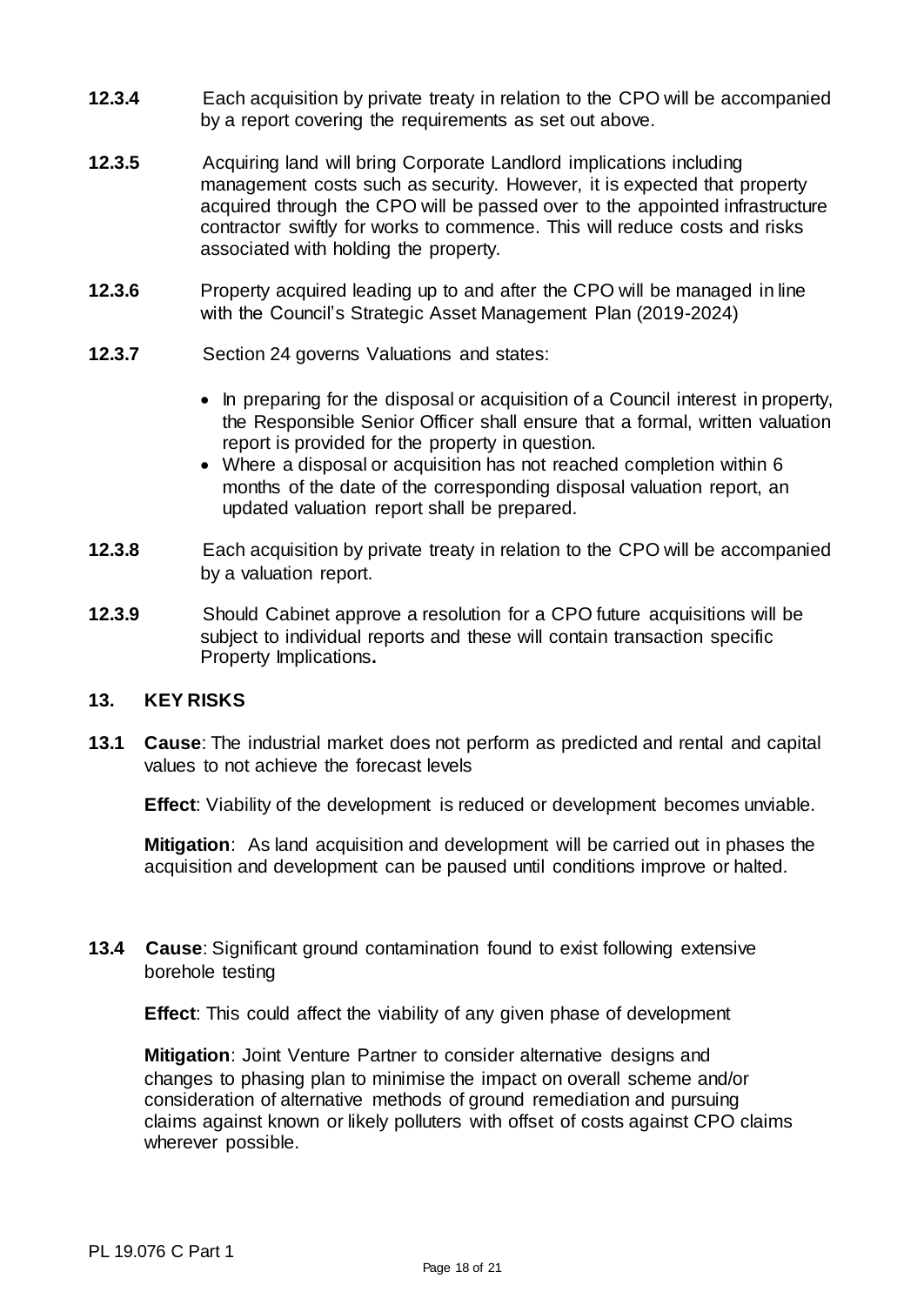**13.5 Cause**: Acquisition, CPO and construction/remediation costs are higher than expected and revenues and income growth rates prove lower than expected.

**Effect**: This could affect the viability of any given phase of development

**Mitigation**: SPS has assembled a team of experts to advise and negotiate on behalf of the Council throughout the process in-order to minimise costs (within the context and spirit of the CPO code) and maximise revenues. The Council's JV partner are also highly experienced in the delivery of industrial schemes of this type.

#### **14. IMPACT ON COUNCIL PRIORITIES – CREATING A LIFETIME OF OPPORTUNITIES IN ENFIELD**

#### **15.1 Good homes in well-connected neighbourhoods**

**N/A**

#### **15.2 Sustain strong and healthy communities**

This redevelopment scheme will generate employment, encourage economic growth and provide improved industrial accommodation thereby sustaining strong local communities and with improved working conditions in new accommodation, a more-healthy workforce.

#### **15.3 Build our local economy to create a thriving place**

This redevelopment scheme will encourage inward investment through the provision of new modern industrial accommodation. This in turn will have a positive impact on the local economy through increased local spend in the community on goods and services.

## **16. EQUALITIES IMPACT IMPLICATIONS**

- **16.1** Section 149 of the Equalities Act 2010 created the public-sector equality duty and requires that the Council have regard to the need to:
	- (a) eliminate discrimination, harassment, victimisation and any other conduct that is prohibited by or under this Act;
	- (b) advance equality of opportunity between persons who share a relevant protected characteristic and persons who do not share it; and
	- (c) foster good relations between persons who share a relevant protected characteristic and persons who do not share it.
- **16.2** Officers have taken this into account in the assessment of the CPO and the Cabinet must be mindful of this duty when considering the recommendations in the Report.

## **17. PERFORMANCE AND DATA IMPLICATIONS**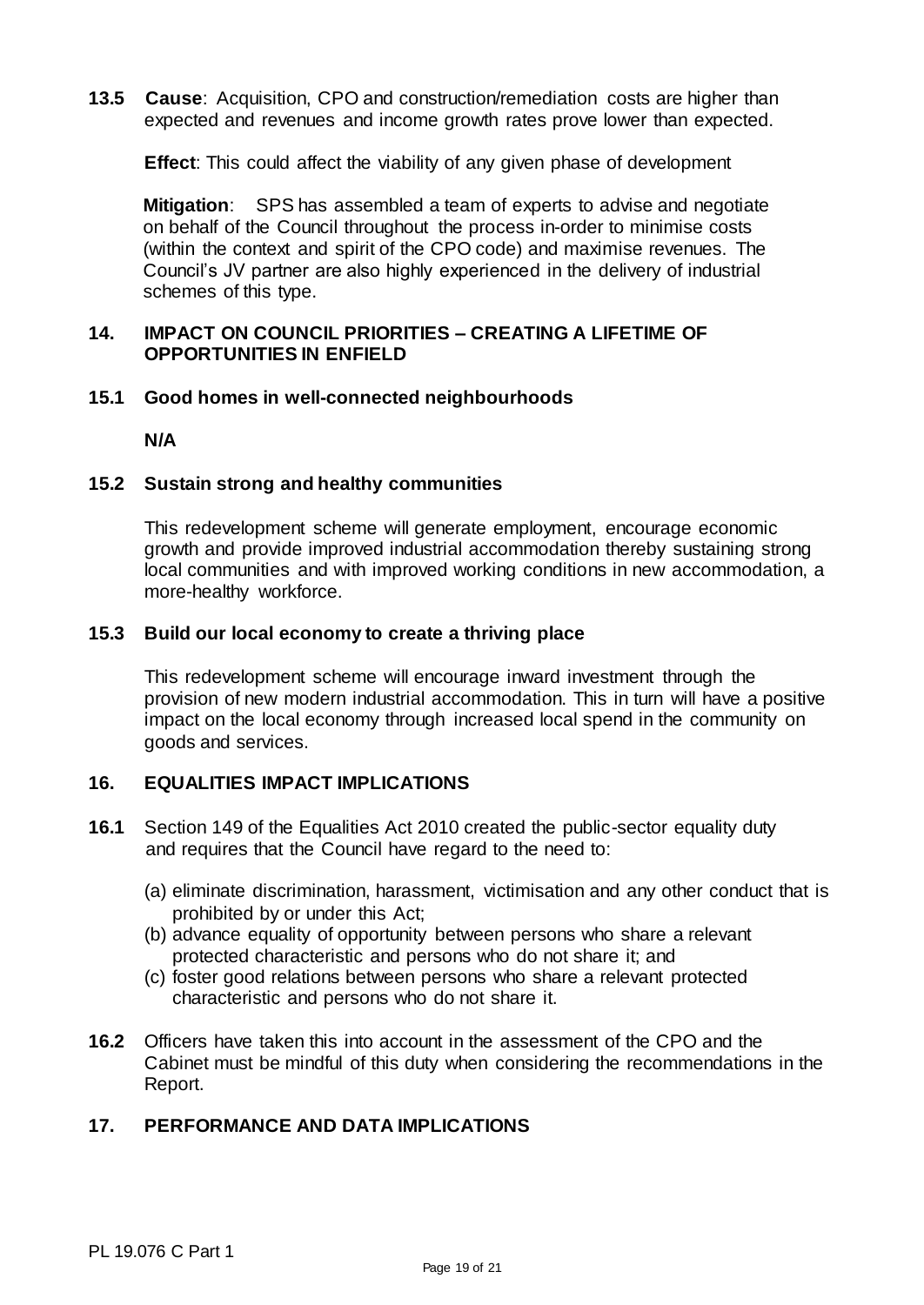The Council should monitor the impact and relative success of this venture (as compared with other methods of delivery and income production) in terms of speed of delivery, quality and income growth of the new development.

## **18. HEALTH AND SAFETY IMPLICATIONS**

None.

#### **19. HR IMPLICATIONS**

None.

#### **20. PUBLIC HEALTH IMPLICATIONS**

None.

#### **Background Papers**

None.

#### **Appendices:**

Appendix 1 – Business Plan and Master Plan (CONFIDENTIAL)